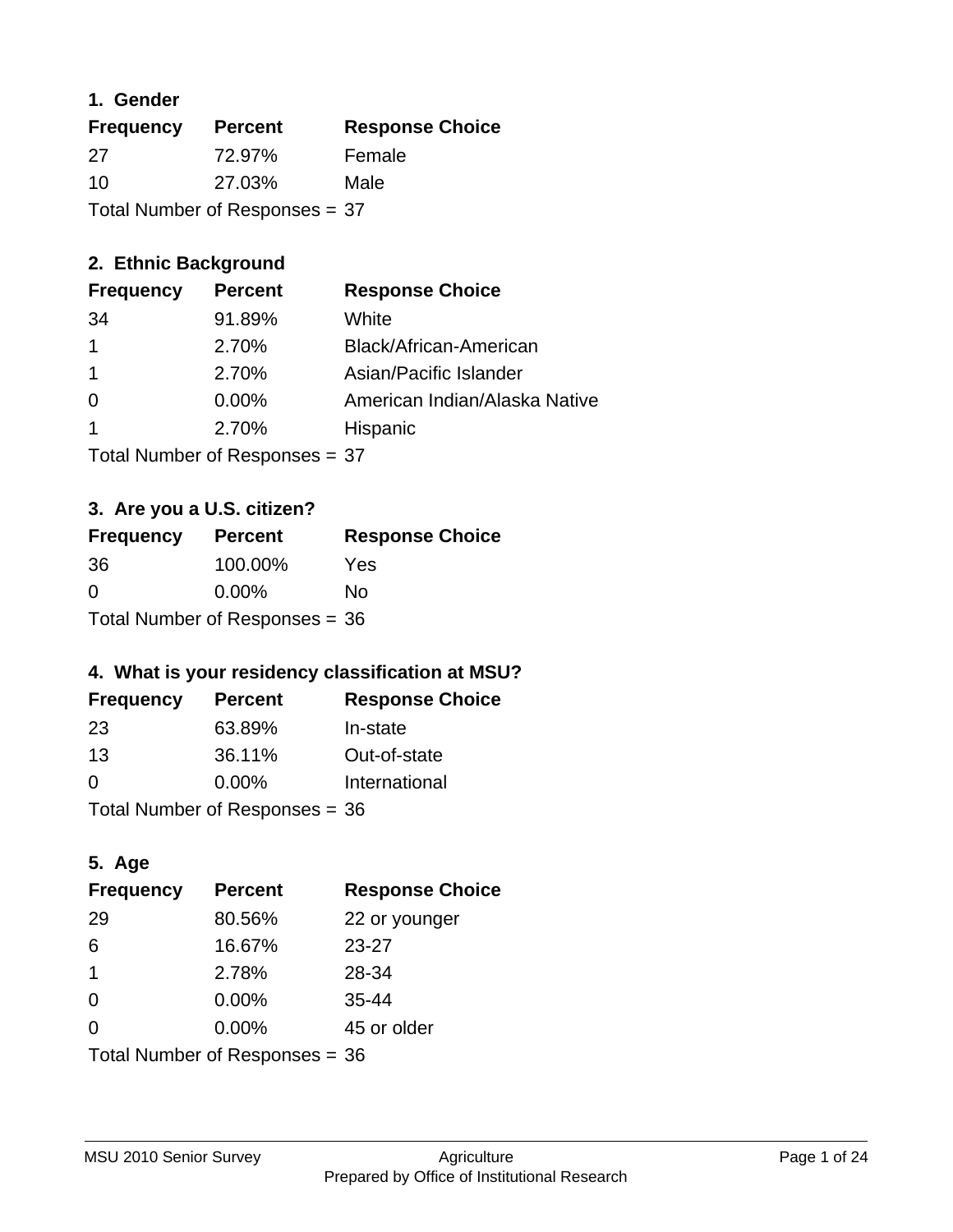### **6. Has either of your parents received a bachelor's degree?**

| <b>Frequency</b>                 | <b>Percent</b> | <b>Response Choice</b> |
|----------------------------------|----------------|------------------------|
| 18                               | 50.00%         | Yes                    |
| 18                               | 50.00%         | Nο                     |
| Total Number of Responses = $36$ |                |                        |

# **7. Has either of your parents received a degree from Murray State?**

| <b>Frequency</b> | <b>Percent</b> | <b>Response Choice</b> |
|------------------|----------------|------------------------|
| -3               | 8.33%          | Yes.                   |
| 33               | 91.67%         | No                     |

Total Number of Responses = 36

# **8. What was your original entry status to MSU?**

| <b>Frequency</b> | <b>Percent</b>                   | <b>Response Choice</b>                           |
|------------------|----------------------------------|--------------------------------------------------|
| 23               | 63.89%                           | Freshman                                         |
| 7                | 19.44%                           | Transfer from community college/technical school |
| 6                | 16.67%                           | Transfer from 4-yr institution                   |
|                  | Total Number of Responses $=$ 36 |                                                  |

#### **9. If transfer student, how many credits were transferred?**

| <b>Frequency</b>                 | <b>Percent</b> | <b>Response Choice</b> |
|----------------------------------|----------------|------------------------|
| -0                               | $0.00\%$       | 12 or fewer            |
| -0                               | 0.00%          | $13 - 30$              |
| 6                                | 46.15%         | $31 - 60$              |
| -7                               | 53.85%         | Over <sub>60</sub>     |
| $Total Number of Doepopose = 12$ |                |                        |

Total Number of Responses = 13

# **10. If transfer student, approximately what percent of your University Studies (general education) classes did you take at Murray State?**

| <b>Frequency</b>               | <b>Percent</b> | <b>Response Choice</b> |
|--------------------------------|----------------|------------------------|
| -6                             | 46.15%         | Under 25%              |
| -4                             | 30.77%         | 25-49%                 |
| 3                              | 23.08%         | 50-74%                 |
| $\Omega$                       | 0.00%          | 75-100%                |
| Total Number of Responses = 13 |                |                        |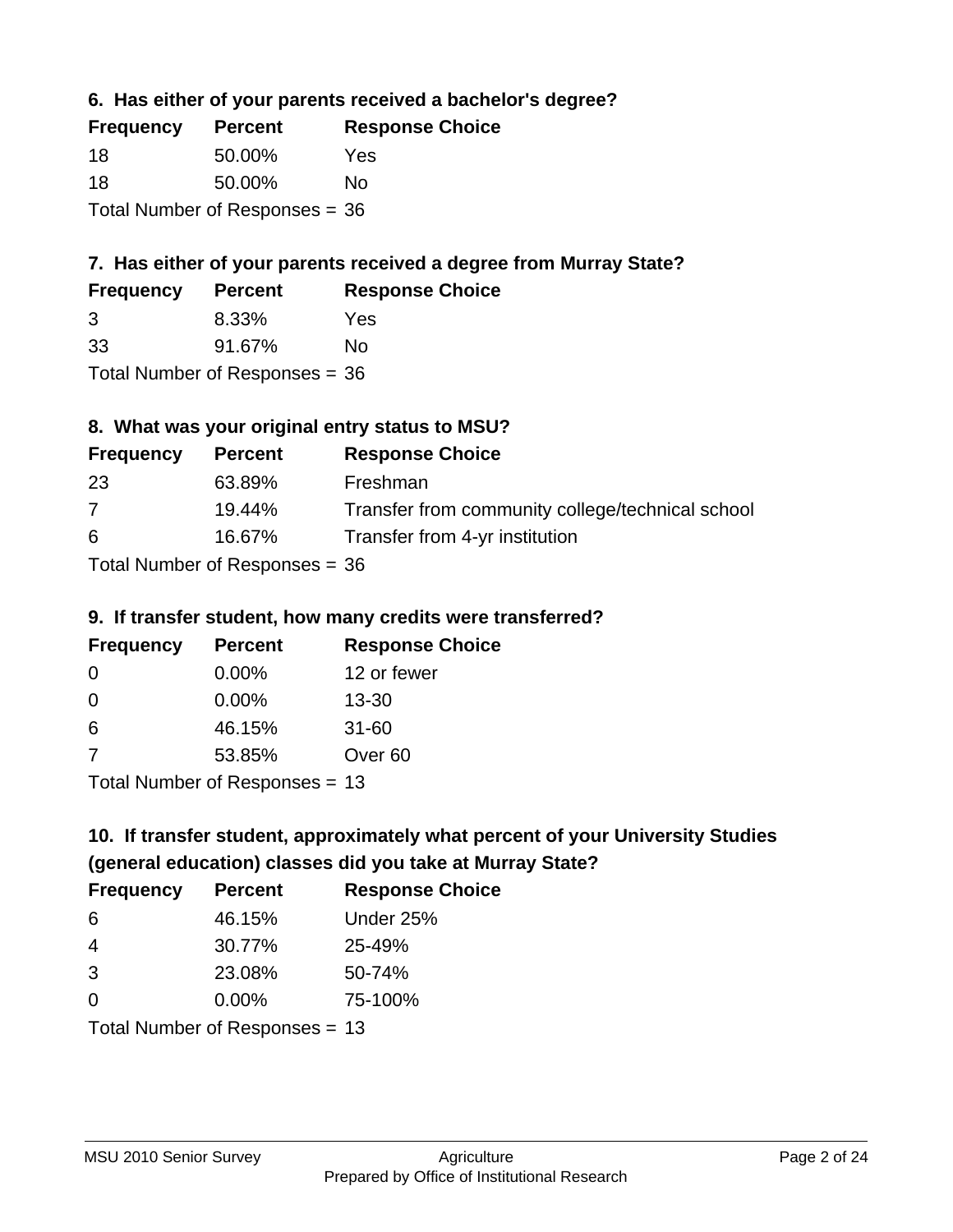#### **11. What has been your attendance status at MSU?**

| <b>Frequency</b>               | <b>Percent</b> | <b>Response Choice</b>     |
|--------------------------------|----------------|----------------------------|
| 36                             | 100.00%        | <b>Primarily full-time</b> |
| $\Omega$                       | $0.00\%$       | <b>Primarily part-time</b> |
| Total Number of Responses = 36 |                |                            |

# **12. In which Residential College are you a member?**

| <b>Frequency</b> | <b>Percent</b> | <b>Response Choice</b>            |
|------------------|----------------|-----------------------------------|
| 1                | 2.78%          | Do not know                       |
| 4                | 11.11%         | <b>Clark College</b>              |
| 4                | 11.11%         | <b>Elizabeth College</b>          |
| 7                | 19.44%         | <b>Franklin-Springer Colleges</b> |
| 4                | 11.11%         | <b>Hart College</b>               |
| $\overline{4}$   | 11.11%         | <b>Hester College</b>             |
| 4                | 11.11%         | <b>Regents College</b>            |
| 3                | 8.33%          | <b>Richmond College</b>           |
| 5                | 13.89%         | <b>White College</b>              |
|                  |                |                                   |

Total Number of Responses = 36

### **13. Have you ever received any type of Financial Aid while at MSU? (Scholarships, grants, work-study, etc.)**

| <b>Frequency</b> | Percent                          | <b>Response Choice</b> |
|------------------|----------------------------------|------------------------|
| 29               | 80.56%                           | Yes                    |
| 7                | 19.44%                           | Nο                     |
|                  | Total Number of Responses = $36$ |                        |

# **14. What degree are you seeking at this time?**

| <b>Frequency</b> | <b>Percent</b>                 | <b>Response Choice</b> |
|------------------|--------------------------------|------------------------|
| 0                | $0.00\%$                       | Associate              |
| 36               | 100.00%                        | <b>Baccalaureate</b>   |
|                  | Total Number of Responses = 36 |                        |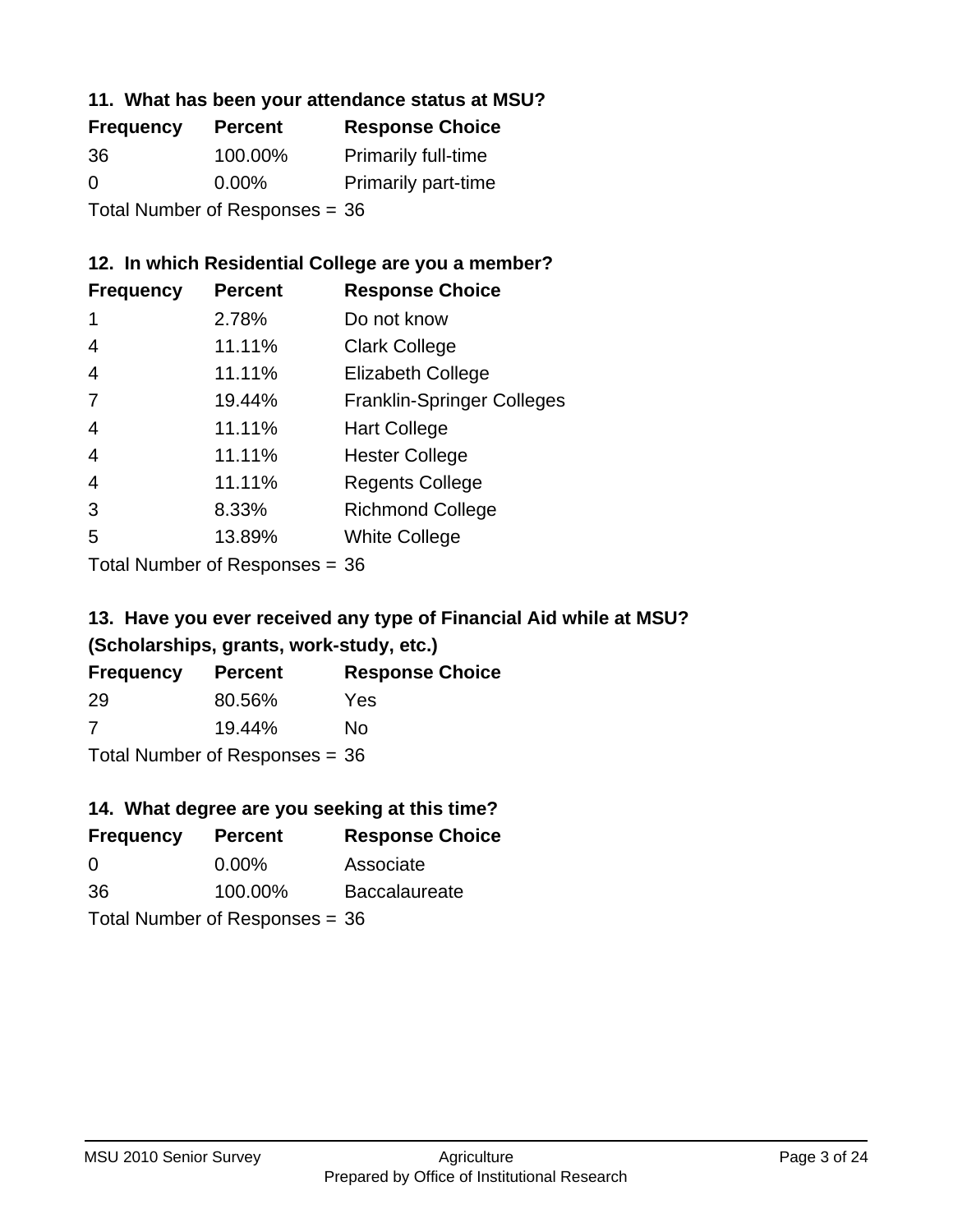**15. How many years will it take you to complete your degree from the point of your initial enrollment in college (including any time at a previous institution)?**

| <b>Frequency</b> | <b>Percent</b> | <b>Response Choice</b> |
|------------------|----------------|------------------------|
| $\Omega$         | 0.00%          | Two                    |
| 2                | 5.56%          | <b>Three</b>           |
| 13               | 36.11%         | Four                   |
| 18               | 50.00%         | Five                   |
| 1                | 2.78%          | <b>Six</b>             |
| 2                | 5.56%          | More than six          |
|                  |                |                        |

Total Number of Responses = 36

#### **16. In what range does your grade point average fall?**

| <b>Frequency</b> | <b>Percent</b> | <b>Response Choice</b> |
|------------------|----------------|------------------------|
| -4               | 11.11%         | $2.00 - 2.50$          |
| 9                | 25.00%         | $2.51 - 3.00$          |
| 15               | 41.67%         | $3.01 - 3.50$          |
| 8                | 22.22%         | $3.51 - 4.00$          |
|                  |                |                        |

Total Number of Responses = 36

# **They are used to sort the data, and do not appear in this table Questions 17 and 18 relate to department and program information.**

#### **19. For what purpose did you enroll at MSU?**

| <b>Frequency</b> | <b>Percent</b>             | <b>Response Choice</b>                    |
|------------------|----------------------------|-------------------------------------------|
| 0                | $0.00\%$                   | To receive an associate degree            |
| 34               | 94.44%                     | To receive a baccalaureate degree         |
| $\overline{1}$   | 2.78%                      | To take a few job related courses         |
| $\overline{1}$   | 2.78%                      | To transfer to another college/university |
|                  | Total Number of DoEROR 222 |                                           |

Total Number of Responses = 36

# **20. What is the highest degree you eventually hope to receive?**

| <b>Frequency</b> | <b>Percent</b>                 | <b>Response Choice</b> |
|------------------|--------------------------------|------------------------|
| 0                | $0.00\%$                       | Associate              |
| 18               | 50.00%                         | <b>Baccalaureate</b>   |
| 10               | 27.78%                         | Graduate               |
| 8                | 22.22%                         | Professional           |
|                  | Total Number of Responses = 36 |                        |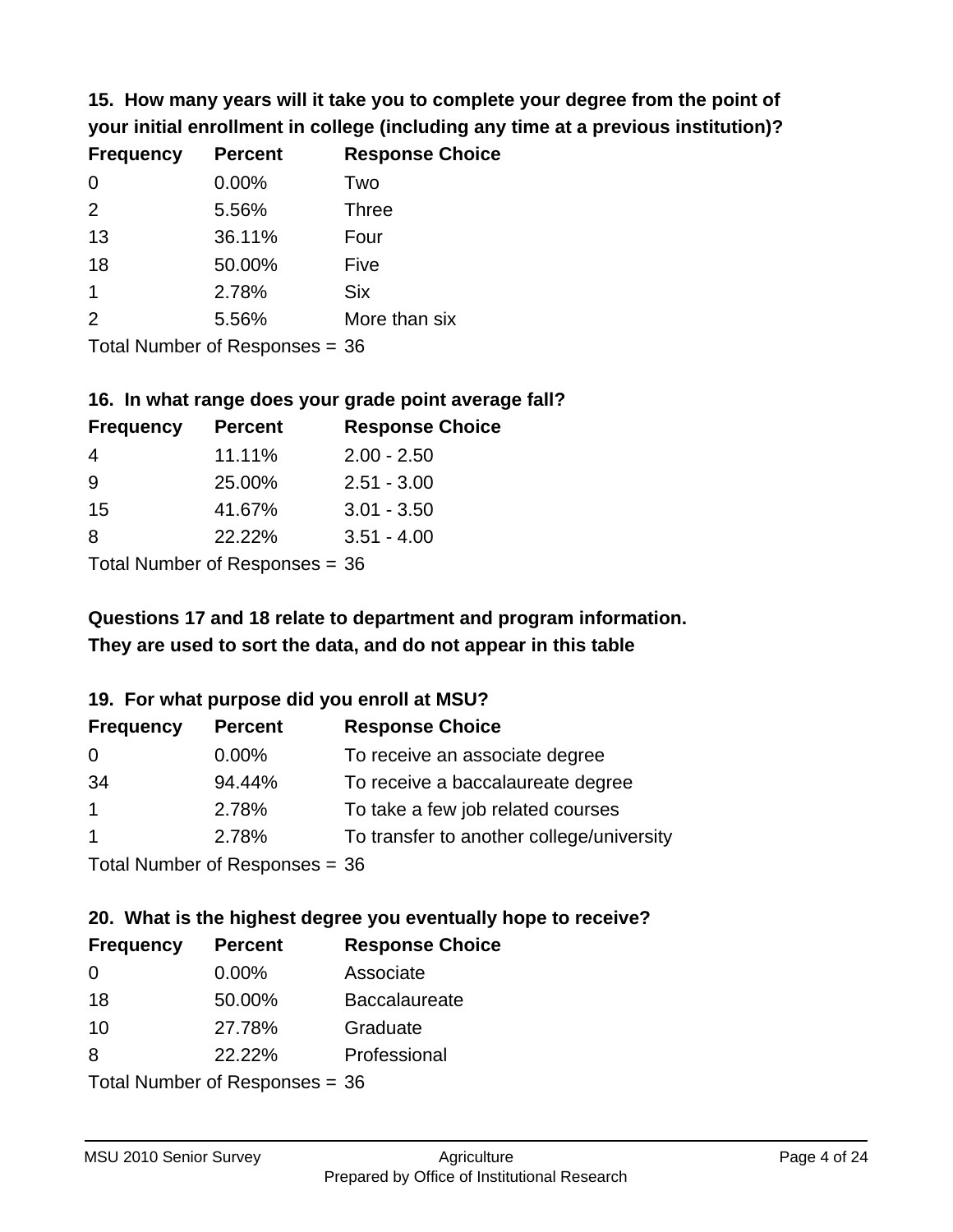#### **21. Which best describes your situation?**

| <b>Frequency</b> | <b>Percent</b> | <b>Response Choice</b>               |
|------------------|----------------|--------------------------------------|
| -19              | 52.78%         | Did not change major/area            |
| $\mathcal{P}$    | 5.56%          | Did not initially declare major/area |
| 15               | 41.67%         | Changed major/area                   |
|                  |                |                                      |

Total Number of Responses = 36

# **22. While school was in session during the past year, how many hours per week, on average, did you work for pay?**

| <b>Frequency</b> | <b>Percent</b> | <b>Response Choice</b> |
|------------------|----------------|------------------------|
| 8                | 22.22%         | Did not work           |
| 9                | 25.00%         | Worked 1-10 hrs        |
| 11               | 30.56%         | Worked 11-20 hrs       |
| 5                | 13.89%         | Worked 21-30 hrs       |
| 2                | 5.56%          | Worked 31-40 hrs       |
| 1                | 2.78%          | Worked over 40 hrs     |
|                  |                |                        |

Total Number of Responses = 36

#### **23. For the most part, were classes offered at times convenient to you?**

| <b>Frequency</b>                 | <b>Percent</b> | <b>Response Choice</b> |
|----------------------------------|----------------|------------------------|
| -34                              | 94.44%         | Yes                    |
| $\mathcal{P}$                    | 5.56%          | No.                    |
| Total Number of Responses = $36$ |                |                        |

#### **24. If no, what time would you have preferred?**

| <b>Frequency</b>              | <b>Percent</b> | <b>Response Choice</b> |
|-------------------------------|----------------|------------------------|
| -1                            | 100.00%        | Late afternoon         |
| $\Omega$                      | 0.00%          | Evening                |
| 0                             | $0.00\%$       | Weekend                |
| $\Omega$                      | $0.00\%$       | During the day         |
| Total Number of Responses = 1 |                |                        |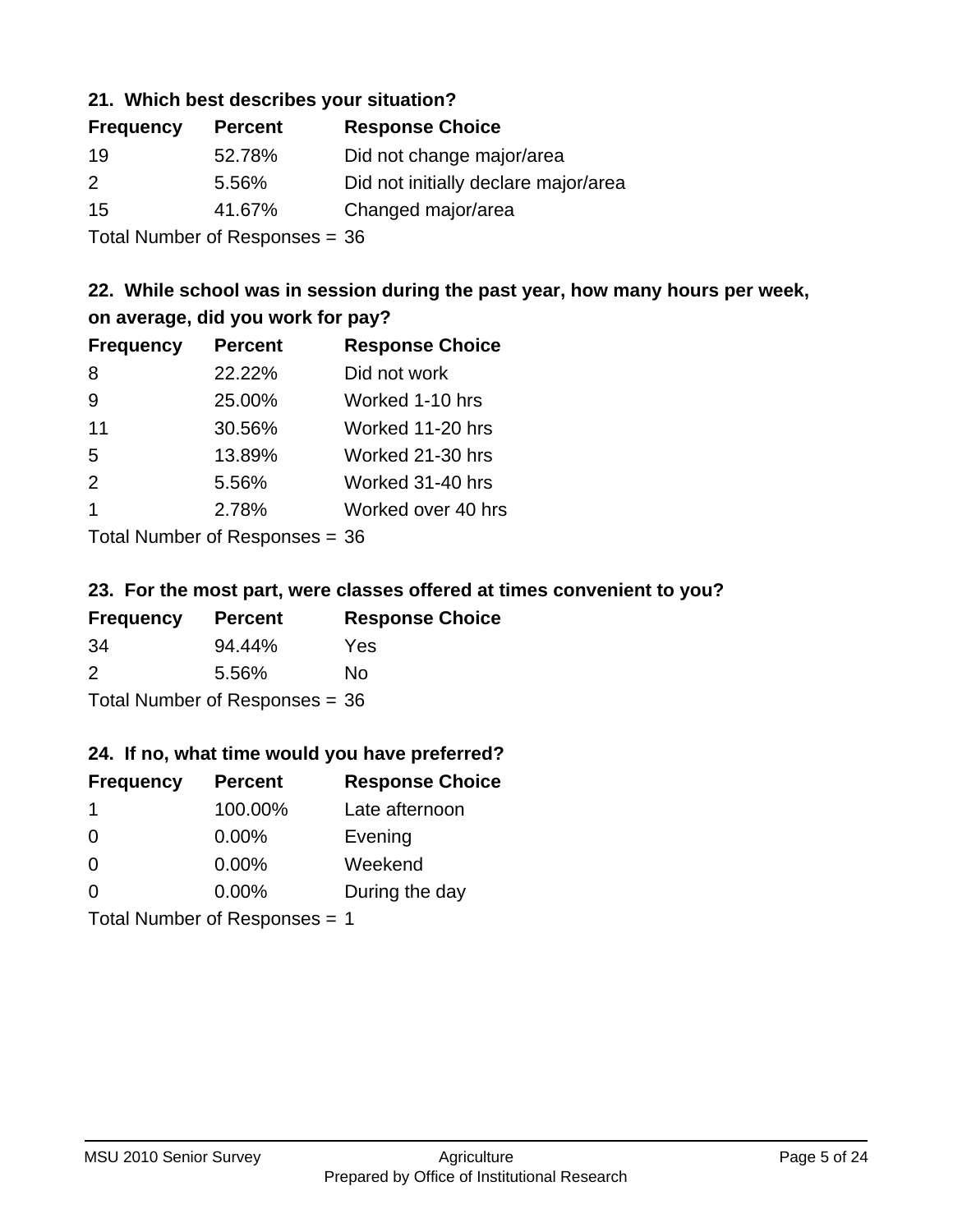# **25. Which best describes the location where you completed the majority of your**

| coursework? |  |
|-------------|--|
|-------------|--|

| <b>Frequency</b> | <b>Percent</b>                   | <b>Response Choice</b> |
|------------------|----------------------------------|------------------------|
| 35               | 97.22%                           | Murray                 |
| 0                | $0.00\%$                         | Paducah                |
| 0                | 0.00%                            | Ft. Campbell           |
| 1                | 2.78%                            | Madisonville           |
| 0                | $0.00\%$                         | Hopkinsville           |
| 0                | 0.00%                            | Henderson              |
| 0                | 0.00%                            | On the Internet        |
| 0                | 0.00%                            | Other                  |
|                  | Total Number of Responses $=$ 36 |                        |

# **26. Did you take any online courses while at Murray State?**

| <b>Frequency</b>                 | <b>Percent</b> | <b>Response Choice</b> |
|----------------------------------|----------------|------------------------|
| 17                               | 47.22%         | Yes                    |
| 19                               | 52.78%         | No                     |
| Total Number of Responses = $36$ |                |                        |

# **27. Did it take you an extra semester or more to complete degree requirements at Murray State?**

| <b>Frequency</b> | <b>Percent</b>                   | <b>Response Choice</b> |
|------------------|----------------------------------|------------------------|
| 22               | 61.11%                           | Yes                    |
| 14               | 38.89%                           | No                     |
|                  | Total Number of Responses = $36$ |                        |

#### **28. If yes, why did it take you an extra semester or more?**

| <b>Frequency</b>               | <b>Percent</b> | <b>Response Choice</b>                                       |
|--------------------------------|----------------|--------------------------------------------------------------|
| 2                              | 9.09%          | Work obligation limited my enrollment.                       |
| $\overline{1}$                 | 4.55%          | Family obligations limited my enrollment.                    |
| $\mathbf 0$                    | $0.00\%$       | Tuition and other costs of attendance limited my enrollment. |
| 6                              | 27.27%         | A decision to change majors added to my requirements.        |
| $5\phantom{.0}$                | 22.73%         | A required course or courses were not offered.               |
| 2                              | 9.09%          | Credits were lost transferring to Murray State.              |
| 6                              | 27.27%         | Other                                                        |
| Total Number of Responses = 22 |                |                                                              |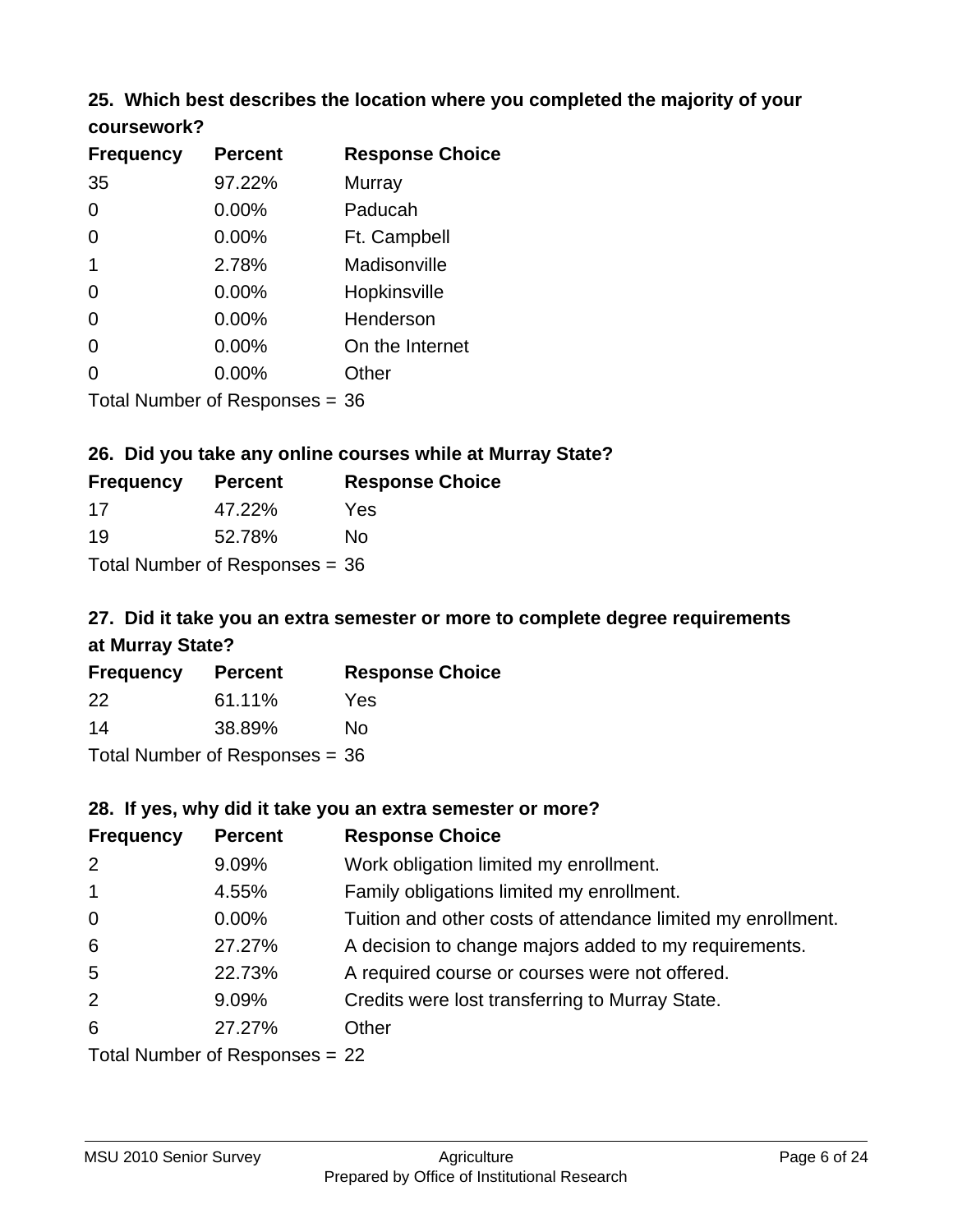# **29. Did you have trouble getting any course(s) you needed while at Murray State?**

| <b>Frequency</b>                 | <b>Percent</b> | <b>Response Choice</b> |
|----------------------------------|----------------|------------------------|
| -12                              | 33.33%         | Yes                    |
| -24                              | 66.67%         | Nο                     |
| Total Number of Responses $= 36$ |                |                        |

#### **30. If yes, why did you have trouble getting the course?**

| <b>Frequency</b> | <b>Percent</b> | <b>Response Choice</b>                                |
|------------------|----------------|-------------------------------------------------------|
| -5               | 41.67%         | Not offered the semester I needed it.                 |
| $\overline{1}$   | 8.33%          | Not offered at hours convenient to my work schedule.  |
| 2                | 16.67%         | Not offered at hours suitable for my school schedule. |
| $\overline{4}$   | 33.33%         | All course sections were closed.                      |
| $\overline{0}$   | $0.00\%$       | I was unaware of the prerequisites for the course.    |
|                  |                |                                                       |

Total Number of Responses = 12

# **31. Which statement best describes your experience with off-campus coop/internship?**

| <b>Frequency</b> | <b>Percent</b> | <b>Response Choice</b>             |
|------------------|----------------|------------------------------------|
| 18               | 50.00%         | Cannot judge, I did not have one.  |
| 11               | 30.56%         | My experience was very valuable.   |
| 5                | 13.89%         | My experience was valuable.        |
| $\overline{1}$   | 2.78%          | My experience was of little value. |
| $\overline{1}$   | 2.78%          | My experience was of no value.     |
|                  |                |                                    |

Total Number of Responses = 36

# **32. Which statement best describes your experience with on-campus faculty-directed research, scholarly, or creative project?**

| <b>Frequency</b> | <b>Percent</b>                | <b>Response Choice</b>             |
|------------------|-------------------------------|------------------------------------|
| 24               | 66.67%                        | Cannot judge; I did not have one.  |
| 2                | 5.56%                         | My experience was very valuable.   |
| 8                | 22.22%                        | My experience was valuable.        |
| 2                | 5.56%                         | My experience was of little value. |
| $\Omega$         | 0.00%                         | My experience was of no value.     |
|                  | Total Number of Deconomers 26 |                                    |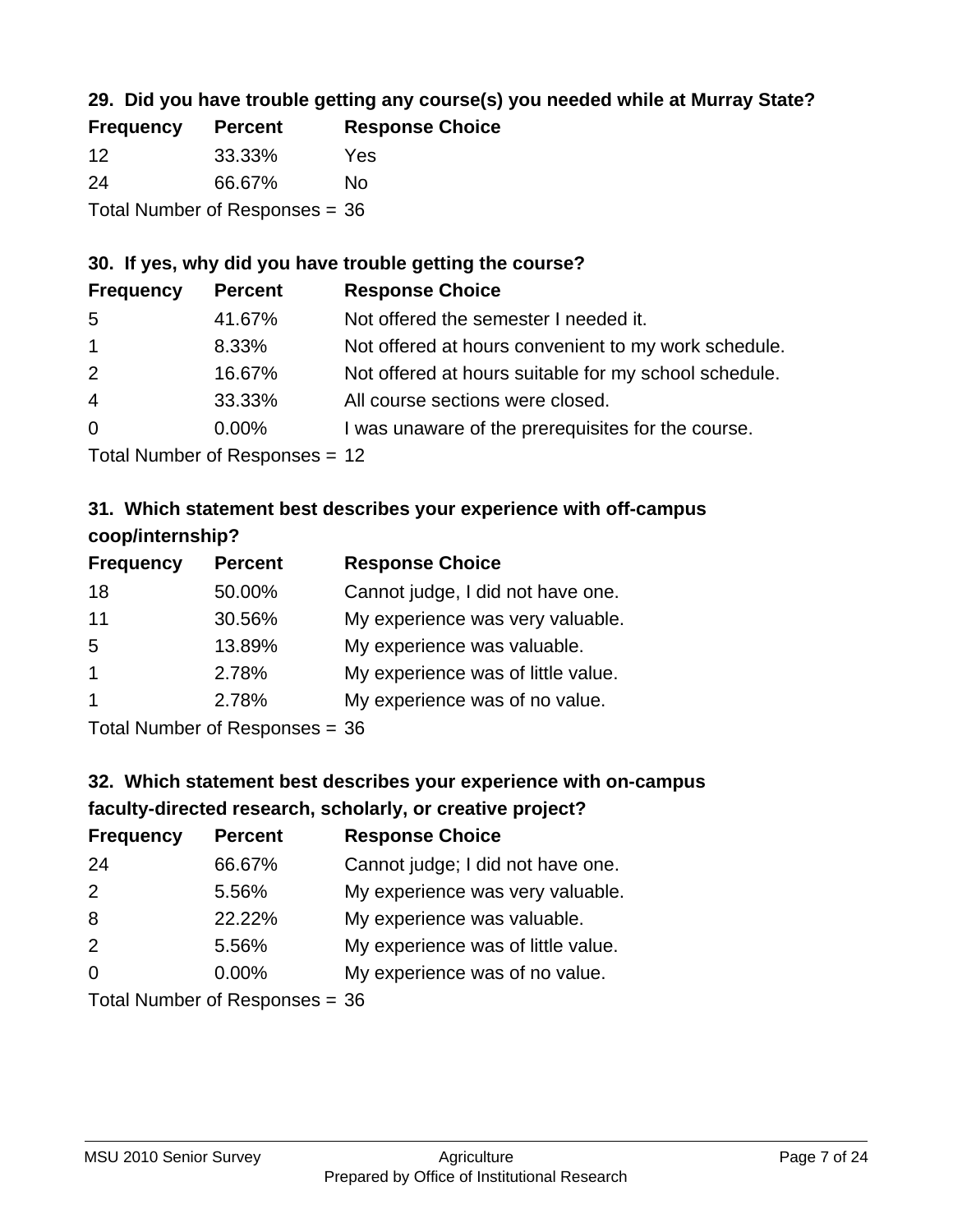#### **33. Which statement best describes your experience with academic advising in your major/area?**

| $\cdots$ your mapping out |                |                                                       |
|---------------------------|----------------|-------------------------------------------------------|
| <b>Frequency</b>          | <b>Percent</b> | <b>Response Choice</b>                                |
| 0                         | $0.00\%$       | Cannot judge; I did not make use of the opportunity.  |
| 31                        | 86.11%         | I was satisfied with information my adviser provided. |
| $\overline{4}$            | 11.11%         | Advice was inaccurate, incomplete, or misleading.     |
| $\mathbf{1}$              | 2.78%          | My adviser was not available.                         |
|                           |                |                                                       |

Total Number of Responses = 36

# **For questions 34-48, indicate the extent to which you were satisfied.**

#### **34. Class size relative to type of course**

| <b>Frequency</b> | <b>Percent</b>                  | <b>Response Choice</b> |
|------------------|---------------------------------|------------------------|
| 13               | 36.11%                          | Very satisfied         |
| -20              | 55.56%                          | Satisfied              |
| 3                | 8.33%                           | <b>Dissatisfied</b>    |
| $\Omega$         | $0.00\%$                        | Very dissatisfied      |
|                  | Total Number of Responses $-36$ |                        |

I otal Number of Responses  $=$  36

# **35. Out-of-class availability of faculty**

| <b>Frequency</b>          | <b>Percent</b> | <b>Response Choice</b> |
|---------------------------|----------------|------------------------|
| 12                        | 33.33%         | Very satisfied         |
| 23                        | 63.89%         | Satisfied              |
| $\mathbf 1$               | 2.78%          | <b>Dissatisfied</b>    |
| $\Omega$                  | 0.00%          | Very dissatisfied      |
| Total Number of Desponses |                |                        |

Total Number of Responses = 36

# **36. Effectiveness of your high school preparation for college work**

| <b>Frequency</b>        | <b>Percent</b>                 | <b>Response Choice</b> |
|-------------------------|--------------------------------|------------------------|
| 10                      | 27.78%                         | Very satisfied         |
| 18                      | 50.00%                         | Satisfied              |
| 7                       | 19.44%                         | <b>Dissatisfied</b>    |
| $\overline{\mathbf{1}}$ | 2.78%                          | Very dissatisfied      |
|                         | Total Number of Responses = 36 |                        |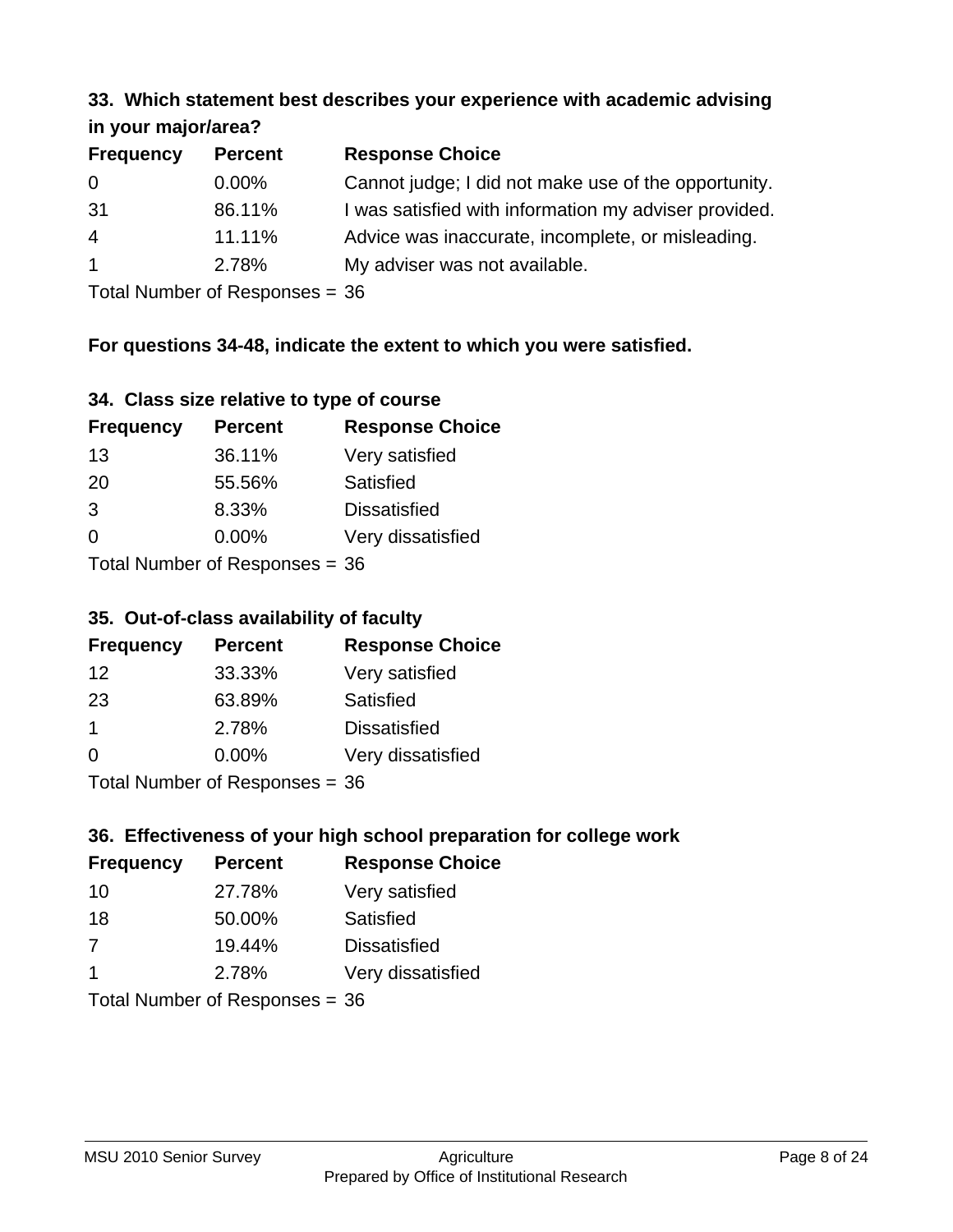# **37. Fairness of faculty in their treatment of individual students**

| <b>Frequency</b> | <b>Percent</b> | <b>Response Choice</b> |
|------------------|----------------|------------------------|
| 8                | 22.22%         | Very satisfied         |
| 23               | 63.89%         | Satisfied              |
| 5                | 13.89%         | <b>Dissatisfied</b>    |
| 0                | 0.00%          | Very dissatisfied      |
|                  |                |                        |

Total Number of Responses = 36

#### **38. Overall quality of instruction at Murray State**

| <b>Frequency</b> | <b>Percent</b>             | <b>Response Choice</b> |
|------------------|----------------------------|------------------------|
| 7                | 19.44%                     | Very satisfied         |
| 26               | 72.22%                     | Satisfied              |
| 3                | 8.33%                      | <b>Dissatisfied</b>    |
| $\Omega$         | 0.00%                      | Very dissatisfied      |
|                  | Tatal Number of Desperance |                        |

Total Number of Responses = 36

# **39. Quality of instruction in University Studies (General Education) courses**

| <b>Frequency</b> | <b>Percent</b>                 | <b>Response Choice</b> |
|------------------|--------------------------------|------------------------|
| $\mathcal{P}$    | 5.56%                          | Very satisfied         |
| 26               | 72.22%                         | Satisfied              |
| 5                | 13.89%                         | <b>Dissatisfied</b>    |
| 3                | 8.33%                          | Very dissatisfied      |
|                  | Total Number of Responses = 36 |                        |

#### **40. Quality of instruction in your major**

| <b>Frequency</b> | <b>Percent</b>            | <b>Response Choice</b> |
|------------------|---------------------------|------------------------|
| 21               | 58.33%                    | Very satisfied         |
| 14               | 38.89%                    | Satisfied              |
| $\mathbf 1$      | 2.78%                     | <b>Dissatisfied</b>    |
| $\Omega$         | 0.00%                     | Very dissatisfied      |
|                  | Total Number of Desponses |                        |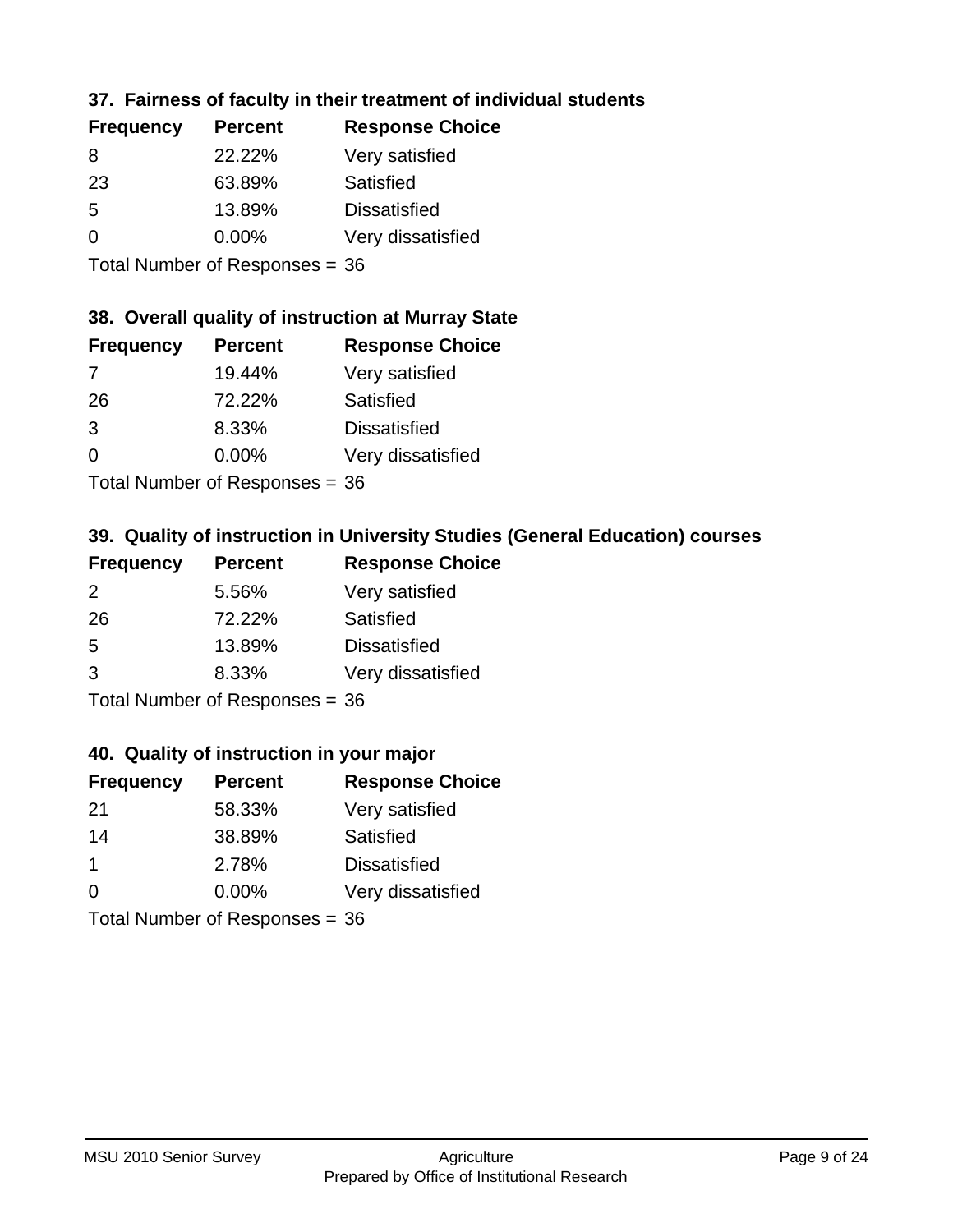# **41. Clarity of program objectives in your major**

| <b>Frequency</b> | <b>Percent</b> | <b>Response Choice</b> |
|------------------|----------------|------------------------|
| 17               | 47.22%         | Very satisfied         |
| 16               | 44.44%         | Satisfied              |
| 3                | 8.33%          | <b>Dissatisfied</b>    |
| 0                | $0.00\%$       | Very dissatisfied      |
|                  |                |                        |

Total Number of Responses = 36

#### **42. Intellectual challenge of the academic program**

| <b>Frequency</b> | <b>Percent</b> | <b>Response Choice</b> |
|------------------|----------------|------------------------|
| 14               | 38.89%         | Very satisfied         |
| 22               | 61.11%         | Satisfied              |
| $\Omega$         | $0.00\%$       | <b>Dissatisfied</b>    |
| ∩                | 0.00%          | Very dissatisfied      |
|                  |                |                        |

Total Number of Responses = 36

# **43. Encouragement and information from your major department for employment after graduation**

| <b>Frequency</b> | <b>Percent</b> | <b>Response Choice</b> |
|------------------|----------------|------------------------|
| 14               | 38.89%         | Very satisfied         |
| 17               | 47.22%         | Satisfied              |
| 5                | 13.89%         | <b>Dissatisfied</b>    |
| 0                | 0.00%          | Very dissatisfied      |
|                  |                |                        |

Total Number of Responses = 36

# **44. Availability of opportunities to engage in a faculty-mentored research,**

# **scholarly, or creative project in your area of study/interest**

| <b>Frequency</b> | <b>Percent</b> | <b>Response Choice</b> |
|------------------|----------------|------------------------|
| 7                | 19.44%         | Very satisfied         |
| 23               | 63.89%         | Satisfied              |
| .5               | 13.89%         | <b>Dissatisfied</b>    |
|                  | 2.78%          | Very dissatisfied      |
|                  |                |                        |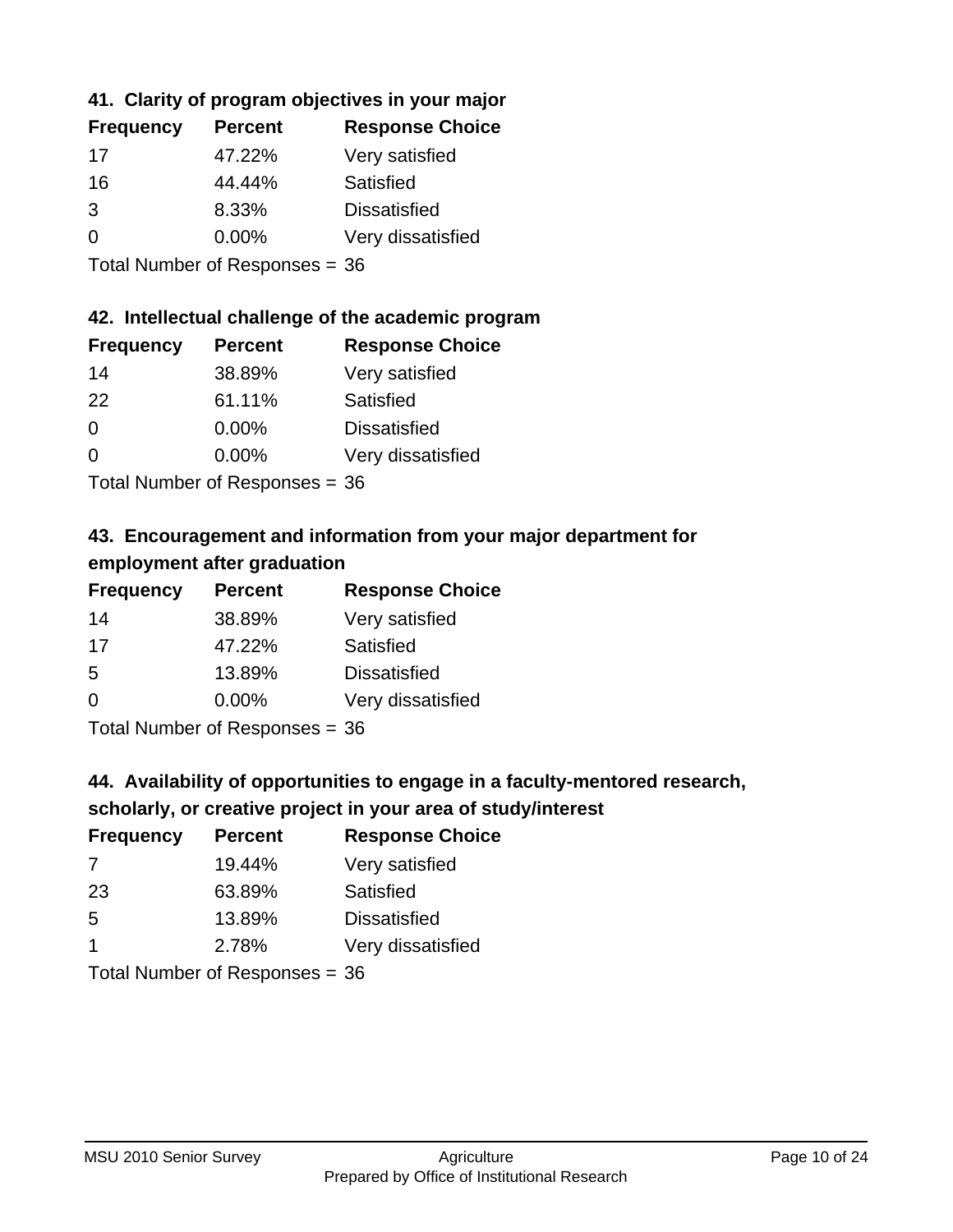#### **45. Library hours**

| <b>Frequency</b>     | <b>Percent</b> | <b>Response Choice</b> |
|----------------------|----------------|------------------------|
| 11                   | 30.56%         | Very satisfied         |
| 22                   | 61.11%         | Satisfied              |
| $\mathcal{P}$        | 5.56%          | <b>Dissatisfied</b>    |
| $\blacktriangleleft$ | 2.78%          | Very dissatisfied      |
|                      |                |                        |

Total Number of Responses = 36

# **46. Effectiveness of library personnel in meeting your information needs**

| <b>Frequency</b> | <b>Percent</b> | <b>Response Choice</b> |
|------------------|----------------|------------------------|
| .5               | 13.89%         | Very satisfied         |
| 29               | 80.56%         | Satisfied              |
| $\mathcal{P}$    | 5.56%          | <b>Dissatisfied</b>    |
| ∩                | 0.00%          | Very dissatisfied      |
|                  |                |                        |

Total Number of Responses = 36

# **47. Access to library resources on hand**

| <b>Frequency</b> | <b>Percent</b>                 | <b>Response Choice</b> |
|------------------|--------------------------------|------------------------|
| 6                | 16.67%                         | Very satisfied         |
| 23               | 63.89%                         | Satisfied              |
| 6                | 16.67%                         | <b>Dissatisfied</b>    |
| -1               | 2.78%                          | Very dissatisfied      |
|                  | Total Number of Responses = 36 |                        |

#### **48. Electronic access to library resources**

| <b>Frequency</b> | <b>Percent</b>                 | <b>Response Choice</b> |
|------------------|--------------------------------|------------------------|
| 8                | 22.22%                         | Very satisfied         |
| 21               | 58.33%                         | Satisfied              |
| 5                | 13.89%                         | <b>Dissatisfied</b>    |
| 2                | 5.56%                          | Very dissatisfied      |
|                  | Total Number of Responses = 36 |                        |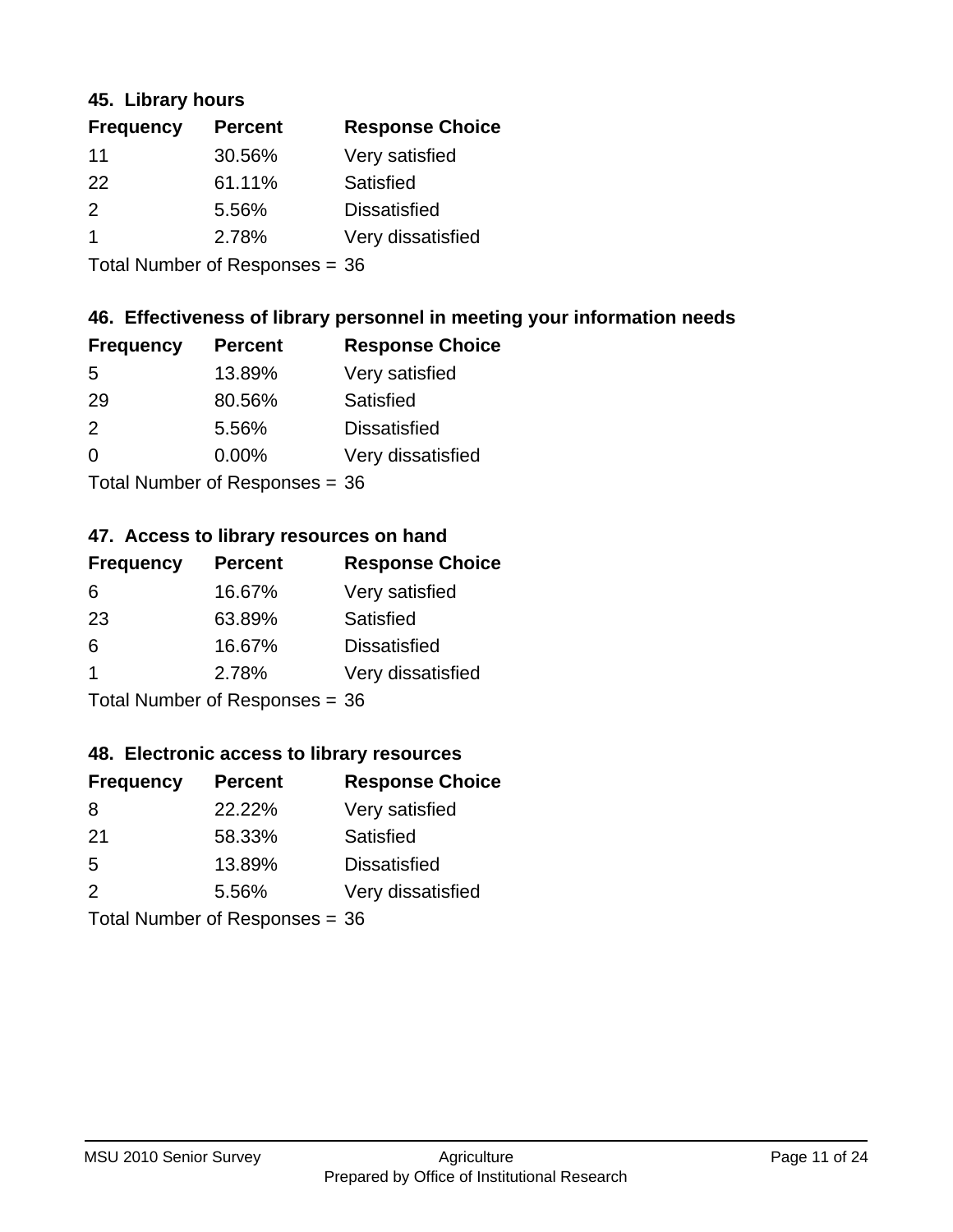**was in helping you achieve these goals. For questions 49-55, please indicate how effective University Studies at MSU** 

# **49. Writing Skills**

| <b>Frequency</b> | <b>Percent</b>                 | <b>Response Choice</b> |
|------------------|--------------------------------|------------------------|
| $\mathcal{P}$    | 5.56%                          | Very effective         |
| 27               | 75.00%                         | Effective              |
| 7                | 19.44%                         | Ineffective            |
| $\Omega$         | $0.00\%$                       | Very ineffective       |
|                  | Total Number of Responses = 36 |                        |

#### **50. Speaking Skills**

| <b>Frequency</b>               | <b>Percent</b> | <b>Response Choice</b> |
|--------------------------------|----------------|------------------------|
| 12                             | 33.33%         | Very effective         |
| 23                             | 63.89%         | Effective              |
| $\Omega$                       | 0.00%          | Ineffective            |
| $\overline{\mathbf{1}}$        | 2.78%          | Very ineffective       |
| Total Number of Recnonces - 36 |                |                        |

Total Number of Responses = 36

#### **51. Critical Thinking Skills**

| <b>Frequency</b> | <b>Percent</b>                 | <b>Response Choice</b> |
|------------------|--------------------------------|------------------------|
| -5               | 13.89%                         | Very effective         |
| 27               | 75.00%                         | Effective              |
| 3                | 8.33%                          | Ineffective            |
| -1               | 2.78%                          | Very ineffective       |
|                  | Total Number of Poenonces - 36 |                        |

Total Number of Responses = 36

# **52. Computer Technology**

| <b>Frequency</b> | <b>Percent</b>                 | <b>Response Choice</b> |
|------------------|--------------------------------|------------------------|
| 3                | 8.33%                          | Very effective         |
| 28               | 77.78%                         | Effective              |
| 2                | 5.56%                          | Ineffective            |
| 3                | 8.33%                          | Very ineffective       |
|                  | Total Number of Responses = 36 |                        |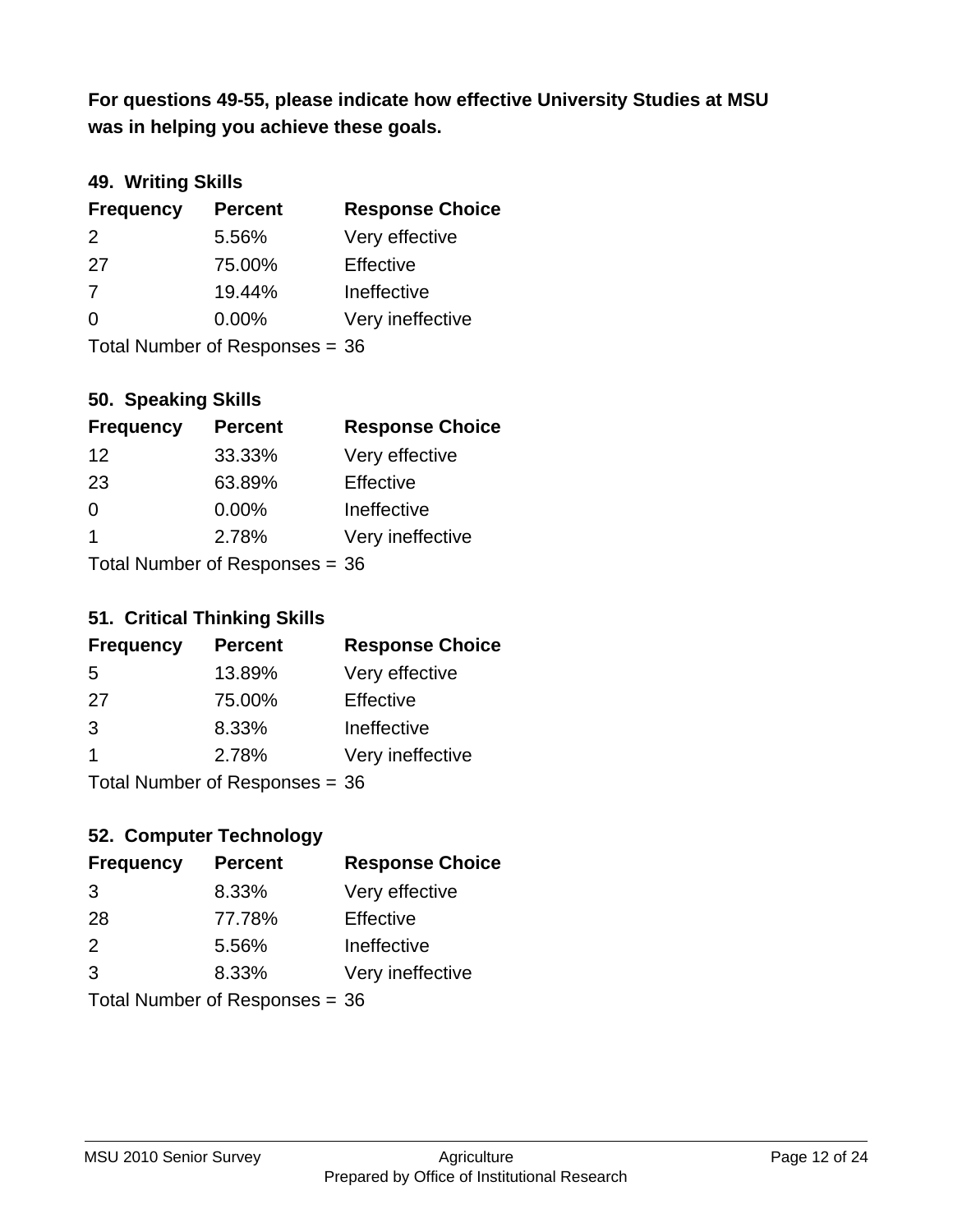### **53. General Knowledge in the liberal arts and sciences**

| <b>Frequency</b> | <b>Percent</b> | <b>Response Choice</b> |
|------------------|----------------|------------------------|
| -1               | 2.78%          | Very effective         |
| 29               | 80.56%         | Effective              |
| 4                | 11.11%         | Ineffective            |
| $\mathcal{P}$    | 5.56%          | Very ineffective       |
|                  |                |                        |

Total Number of Responses = 36

#### **54. International Perspectives**

| <b>Frequency</b> | <b>Percent</b>            | <b>Response Choice</b> |
|------------------|---------------------------|------------------------|
| -1               | 2.78%                     | Very effective         |
| 24               | 66.67%                    | Effective              |
| 10               | 27.78%                    | Ineffective            |
| 1                | 2.78%                     | Very ineffective       |
|                  | Total Number of Deepersoo |                        |

Total Number of Responses = 36

# **55. Stimulation of interest in areas outside your chosen field of study**

| <b>Frequency</b>               | <b>Percent</b> | <b>Response Choice</b> |
|--------------------------------|----------------|------------------------|
| 3                              | 8.33%          | Very effective         |
| 24                             | 66.67%         | Effective              |
| 7                              | 19.44%         | Ineffective            |
| $\mathcal{P}$                  | 5.56%          | Very ineffective       |
| Total Number of Responses = 36 |                |                        |

# **For questions 56-83, please indicate how satisfactorily the following met your needs**

#### **56. African-American Student Services**

| <b>Frequency</b> | <b>Percent</b>                 | <b>Response Choice</b> |
|------------------|--------------------------------|------------------------|
| 34               | 94.44%                         | Did not use            |
| $\mathbf 1$      | 2.78%                          | Very satisfied         |
| 0                | 0.00%                          | Satisfied              |
| $\Omega$         | $0.00\%$                       | <b>Dissatisfied</b>    |
| $\mathbf 1$      | 2.78%                          | Very dissatisfied      |
|                  | Total Number of Responses = 36 |                        |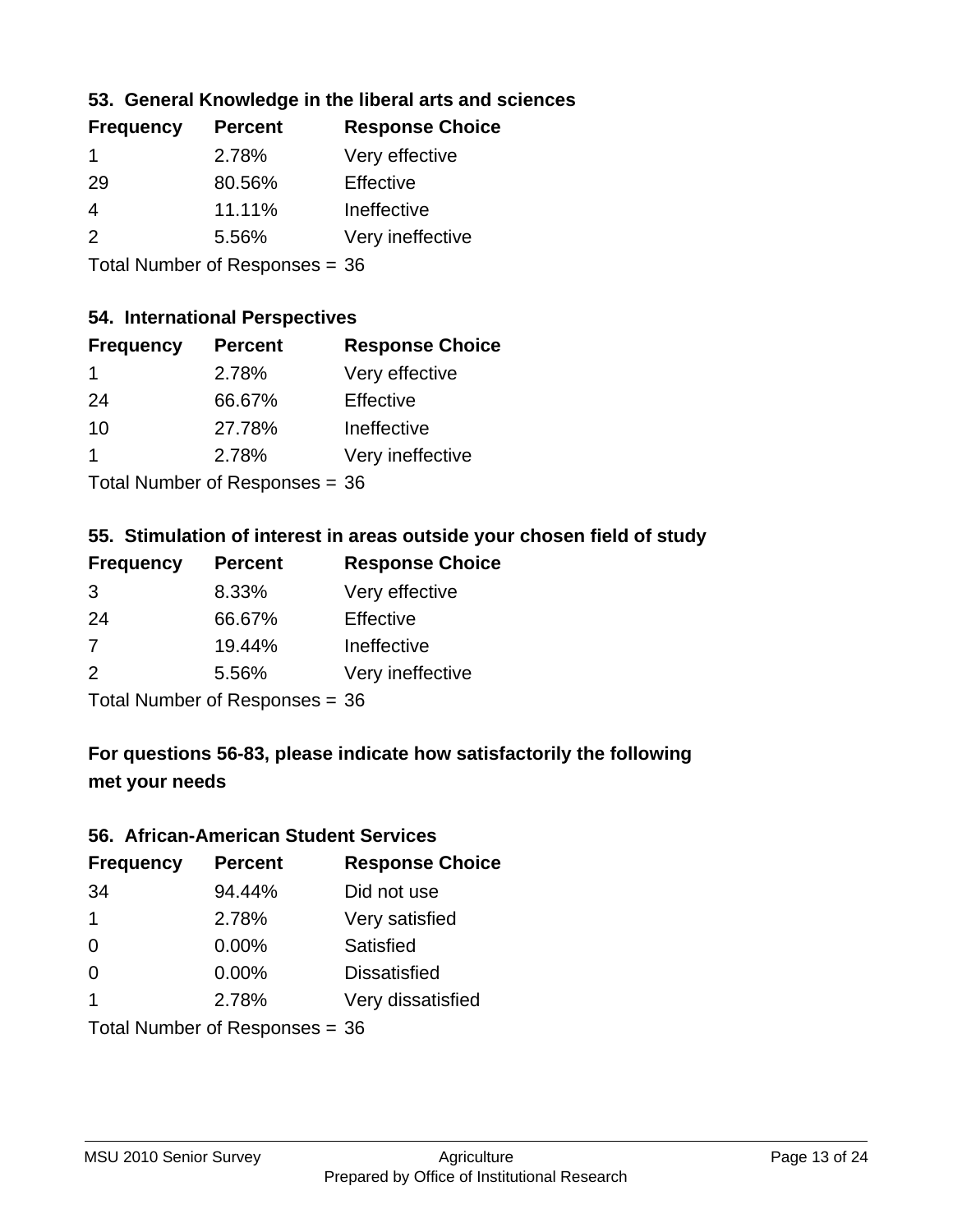#### **57. Career Services Office**

| <b>Frequency</b> | <b>Percent</b> | <b>Response Choice</b> |
|------------------|----------------|------------------------|
| 19               | 52.78%         | Did not use            |
|                  | 11.11%         | Very satisfied         |
| 12               | 33.33%         | Satisfied              |
|                  | 2.78%          | <b>Dissatisfied</b>    |
|                  | $0.00\%$       | Very dissatisfied      |
|                  |                |                        |

Total Number of Responses = 36

# **58. Counseling and Testing Center**

| <b>Frequency</b> | <b>Percent</b>            | <b>Response Choice</b> |
|------------------|---------------------------|------------------------|
| 23               | 63.89%                    | Did not use            |
| 3                | 8.33%                     | Very satisfied         |
| 9                | 25.00%                    | <b>Satisfied</b>       |
| 0                | 0.00%                     | <b>Dissatisfied</b>    |
| 1                | 2.78%                     | Very dissatisfied      |
|                  | Total Number of Deepersee |                        |

Total Number of Responses = 36

#### **59. Cultural programming and activities**

| <b>Frequency</b>               | <b>Percent</b> | <b>Response Choice</b> |
|--------------------------------|----------------|------------------------|
| 30                             | 83.33%         | Did not use            |
| 2                              | 5.56%          | Very satisfied         |
| 3                              | 8.33%          | Satisfied              |
| $\Omega$                       | $0.00\%$       | <b>Dissatisfied</b>    |
| 1                              | 2.78%          | Very dissatisfied      |
| Total Number of Responses = 36 |                |                        |

#### **60. E-study courses**

| <b>Frequency</b> | <b>Percent</b>                 | <b>Response Choice</b> |
|------------------|--------------------------------|------------------------|
| 16               | 44.44%                         | Did not use            |
| 6                | 16.67%                         | Very satisfied         |
| 13               | 36.11%                         | Satisfied              |
| $\Omega$         | $0.00\%$                       | <b>Dissatisfied</b>    |
| $\mathbf 1$      | 2.78%                          | Very dissatisfied      |
|                  | Total Number of Responses = 36 |                        |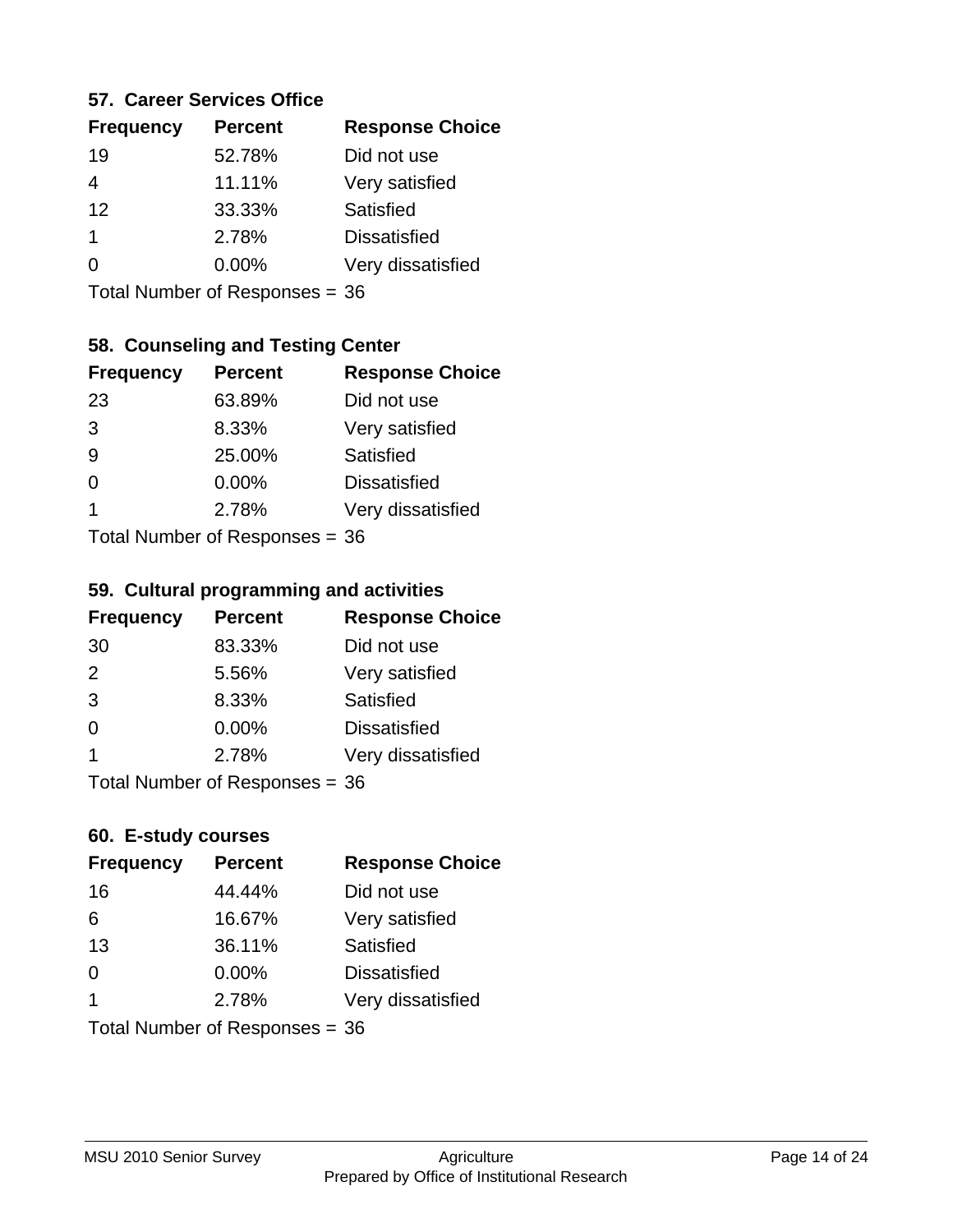#### **61. Food Services**

| <b>Frequency</b> | <b>Percent</b> | <b>Response Choice</b> |
|------------------|----------------|------------------------|
| 11               | 30.56%         | Did not use            |
|                  | 2.78%          | Very satisfied         |
| 16               | 44.44%         | Satisfied              |
| 7                | 19.44%         | <b>Dissatisfied</b>    |
|                  | 2.78%          | Very dissatisfied      |
|                  |                |                        |

Total Number of Responses = 36

# **62. Greek life and activities**

| <b>Frequency</b> | <b>Percent</b>                 | <b>Response Choice</b> |
|------------------|--------------------------------|------------------------|
| 25               | 69.44%                         | Did not use            |
| $\overline{7}$   | 19.44%                         | Very satisfied         |
| 2                | 5.56%                          | <b>Satisfied</b>       |
| 2                | 5.56%                          | <b>Dissatisfied</b>    |
| 0                | $0.00\%$                       | Very dissatisfied      |
|                  | Total Number of Responses = 36 |                        |

**63. Health Services**

| <b>Frequency</b> | <b>Percent</b>            | <b>Response Choice</b> |
|------------------|---------------------------|------------------------|
| 11               | 30.56%                    | Did not use            |
| 10               | 27.78%                    | Very satisfied         |
| 9                | 25.00%                    | Satisfied              |
| 3                | 8.33%                     | <b>Dissatisfied</b>    |
| 3                | 8.33%                     | Very dissatisfied      |
|                  | Total Number of Deepersee |                        |

Total Number of Responses = 36

### **64. Honor Societies/Departmental Clubs/Special Interest Organizations**

| <b>Frequency</b> | <b>Percent</b>                 | <b>Response Choice</b> |
|------------------|--------------------------------|------------------------|
| 15               | 41.67%                         | Did not use            |
| 9                | 25.00%                         | Very satisfied         |
| 10               | 27.78%                         | Satisfied              |
| $\mathbf 1$      | 2.78%                          | <b>Dissatisfied</b>    |
| $\mathbf 1$      | 2.78%                          | Very dissatisfied      |
|                  | Total Number of Responses = 36 |                        |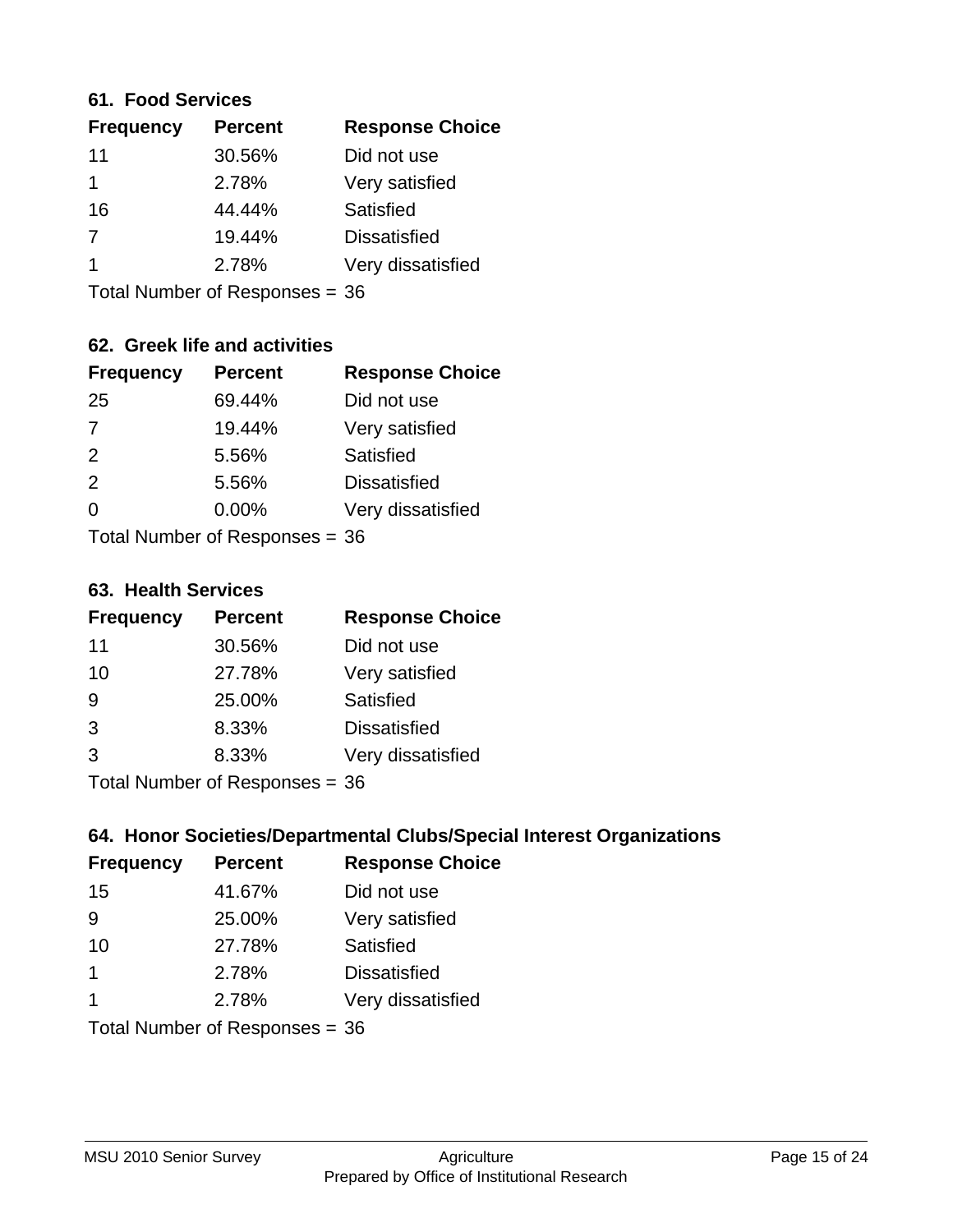#### **65. International Programs and activities**

| <b>Frequency</b> | <b>Percent</b> | <b>Response Choice</b> |
|------------------|----------------|------------------------|
| 29               | 80.56%         | Did not use            |
| 4                | 11.11%         | Very satisfied         |
| 3                | 8.33%          | Satisfied              |
| $\Omega$         | 0.00%          | <b>Dissatisfied</b>    |
|                  | $0.00\%$       | Very dissatisfied      |
|                  |                |                        |

Total Number of Responses = 36

# **66. International student support services**

| <b>Frequency</b> | <b>Percent</b>            | <b>Response Choice</b> |
|------------------|---------------------------|------------------------|
| 33               | 91.67%                    | Did not use            |
| 1                | 2.78%                     | Very satisfied         |
| 2                | 5.56%                     | Satisfied              |
| $\Omega$         | 0.00%                     | <b>Dissatisfied</b>    |
| $\Omega$         | 0.00%                     | Very dissatisfied      |
|                  | Total Number of Deepersee |                        |

Total Number of Responses = 36

#### **67. Intramural Sports and Recreation**

| <b>Frequency</b> | <b>Percent</b>               | <b>Response Choice</b> |
|------------------|------------------------------|------------------------|
| 26               | 72.22%                       | Did not use            |
| 5                | 13.89%                       | Very satisfied         |
| $\overline{4}$   | 11.11%                       | Satisfied              |
| -1               | 2.78%                        | <b>Dissatisfied</b>    |
| $\Omega$         | 0.00%                        | Very dissatisfied      |
|                  | $Total Number of Denonce 26$ |                        |

Total Number of Responses = 36

# **68. Lowry Center/Community College**

| <b>Frequency</b> | <b>Percent</b>                 | <b>Response Choice</b> |
|------------------|--------------------------------|------------------------|
| 29               | 80.56%                         | Did not use            |
| $\overline{4}$   | 11.11%                         | Very satisfied         |
| 3                | 8.33%                          | Satisfied              |
| $\Omega$         | 0.00%                          | <b>Dissatisfied</b>    |
| $\Omega$         | $0.00\%$                       | Very dissatisfied      |
|                  | Total Number of Responses = 36 |                        |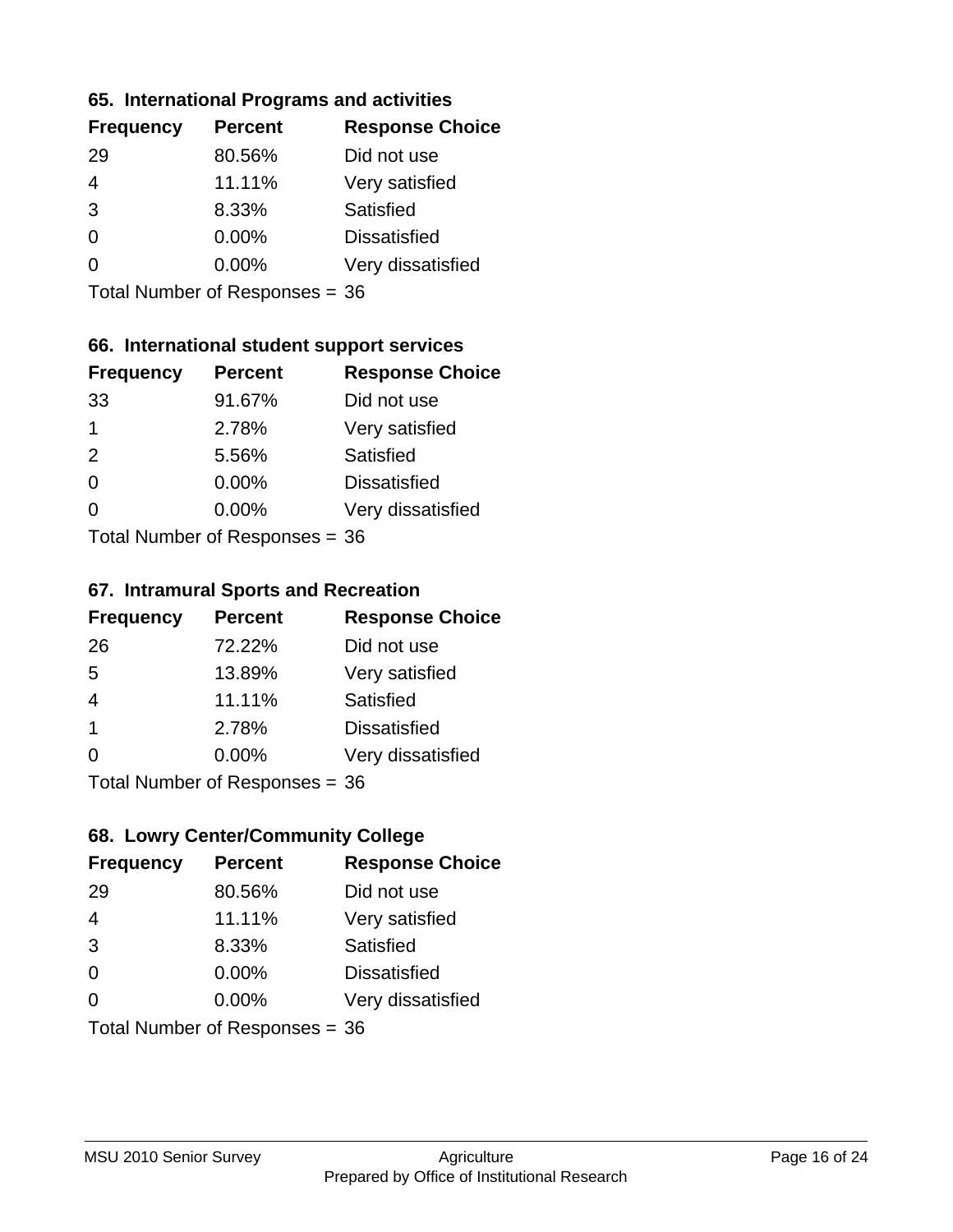# **69. Library**

| <b>Frequency</b> | <b>Percent</b> | <b>Response Choice</b> |
|------------------|----------------|------------------------|
| 2                | 5.56%          | Did not use            |
| 15               | 41.67%         | Very satisfied         |
| 16               | 44.44%         | Satisfied              |
| $\mathcal{P}$    | 5.56%          | <b>Dissatisfied</b>    |
|                  | 2.78%          | Very dissatisfied      |
|                  |                |                        |

Total Number of Responses = 36

# **70. MAP Report**

| <b>Frequency</b> | <b>Percent</b>                 | <b>Response Choice</b> |
|------------------|--------------------------------|------------------------|
|                  | 0.00%                          | Did not use            |
| 10               | 27.78%                         | Very satisfied         |
| 15               | 41.67%                         | Satisfied              |
| 9                | 25.00%                         | <b>Dissatisfied</b>    |
| 2                | 5.56%                          | Very dissatisfied      |
|                  | Total Number of Responses = 36 |                        |

#### **71. MSU Web site**

| <b>Frequency</b> | <b>Percent</b>                 | <b>Response Choice</b> |
|------------------|--------------------------------|------------------------|
| $\Omega$         | $0.00\%$                       | Did not use            |
| 17               | 47.22%                         | Very satisfied         |
| 16               | 44.44%                         | Satisfied              |
| 1                | 2.78%                          | <b>Dissatisfied</b>    |
| 2                | 5.56%                          | Very dissatisfied      |
|                  | Total Number of Responses = 36 |                        |

# **72. NCAA Sports**

| <b>Frequency</b> | <b>Percent</b>                 | <b>Response Choice</b> |
|------------------|--------------------------------|------------------------|
| 22               | 61.11%                         | Did not use            |
| 2                | 5.56%                          | Very satisfied         |
| 10               | 27.78%                         | Satisfied              |
| 2                | 5.56%                          | <b>Dissatisfied</b>    |
| $\Omega$         | 0.00%                          | Very dissatisfied      |
|                  | Total Number of Responses = 36 |                        |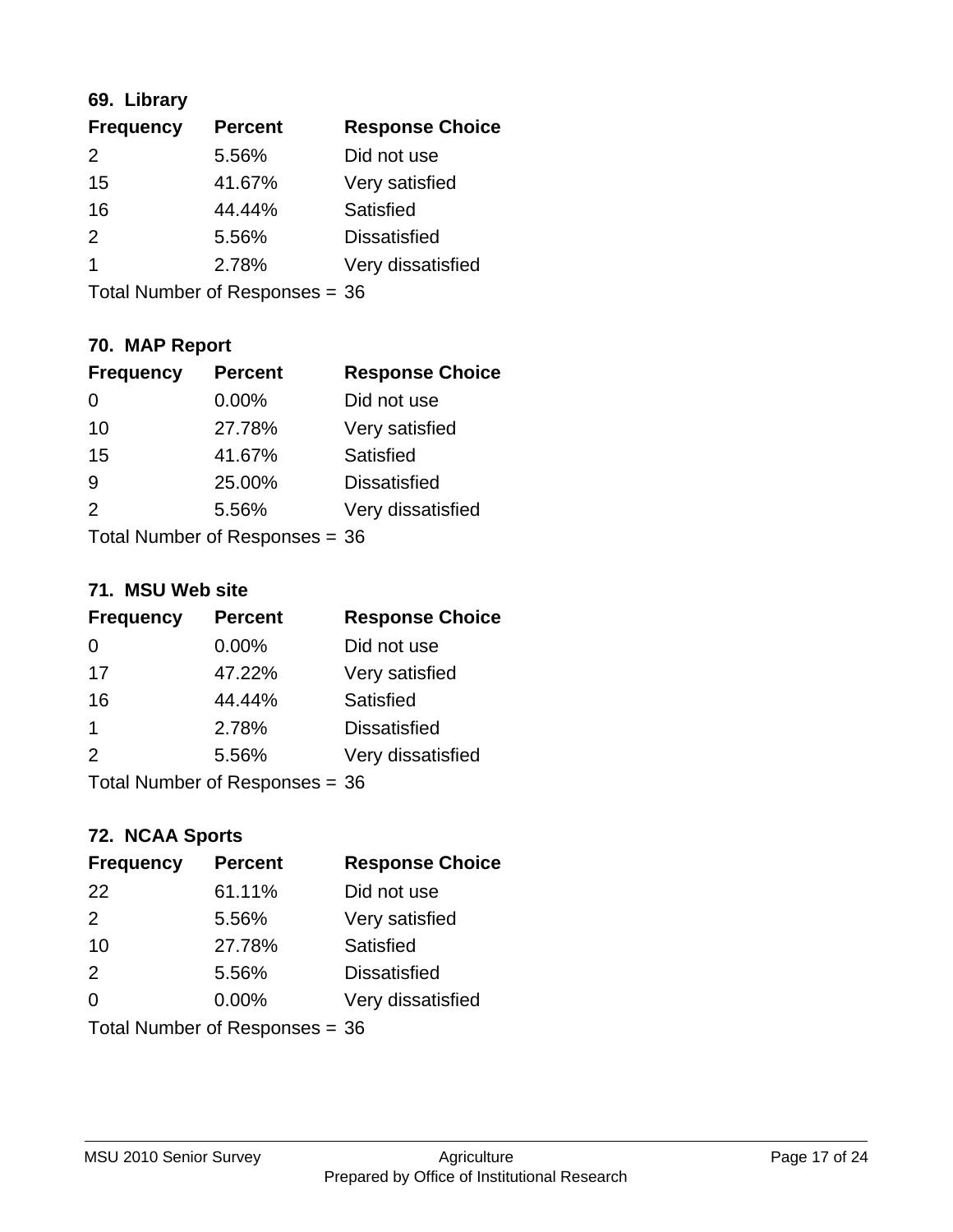#### **73. Online courses that are not e-study**

| <b>Frequency</b> | <b>Percent</b> | <b>Response Choice</b> |
|------------------|----------------|------------------------|
| 30               | 83.33%         | Did not use            |
| $\mathcal{P}$    | 5.56%          | Very satisfied         |
| 4                | 11.11%         | Satisfied              |
| 0                | $0.00\%$       | <b>Dissatisfied</b>    |
|                  | $0.00\%$       | Very dissatisfied      |
|                  |                |                        |

Total Number of Responses = 36

# **74. Racer Touch Registration**

| <b>Frequency</b>          | <b>Percent</b> | <b>Response Choice</b> |
|---------------------------|----------------|------------------------|
| $\Omega$                  | $0.00\%$       | Did not use            |
| $\overline{7}$            | 19.44%         | Very satisfied         |
| 14                        | 38.89%         | <b>Satisfied</b>       |
| 6                         | 16.67%         | <b>Dissatisfied</b>    |
| <u>g</u>                  | 25.00%         | Very dissatisfied      |
| Total Number of Desponses |                |                        |

Total Number of Responses = 36

#### **75. Residential College programming and activities**

| <b>Frequency</b>          | <b>Percent</b> | <b>Response Choice</b> |
|---------------------------|----------------|------------------------|
| 15                        | 41.67%         | Did not use            |
| 4                         | 11.11%         | Very satisfied         |
| 13                        | 36.11%         | Satisfied              |
| $\overline{4}$            | 11.11%         | <b>Dissatisfied</b>    |
| $\Omega$                  | 0.00%          | Very dissatisfied      |
| Total Number of Desponses |                |                        |

Total Number of Responses = 36

#### **76. Scholarships/grants/student employment**

| <b>Frequency</b>               | <b>Percent</b> | <b>Response Choice</b> |
|--------------------------------|----------------|------------------------|
| 8                              | 22.22%         | Did not use            |
| 8                              | 22.22%         | Very satisfied         |
| 16                             | 44.44%         | <b>Satisfied</b>       |
| 2                              | 5.56%          | <b>Dissatisfied</b>    |
| $\mathcal{P}$                  | 5.56%          | Very dissatisfied      |
| Total Number of Responses = 36 |                |                        |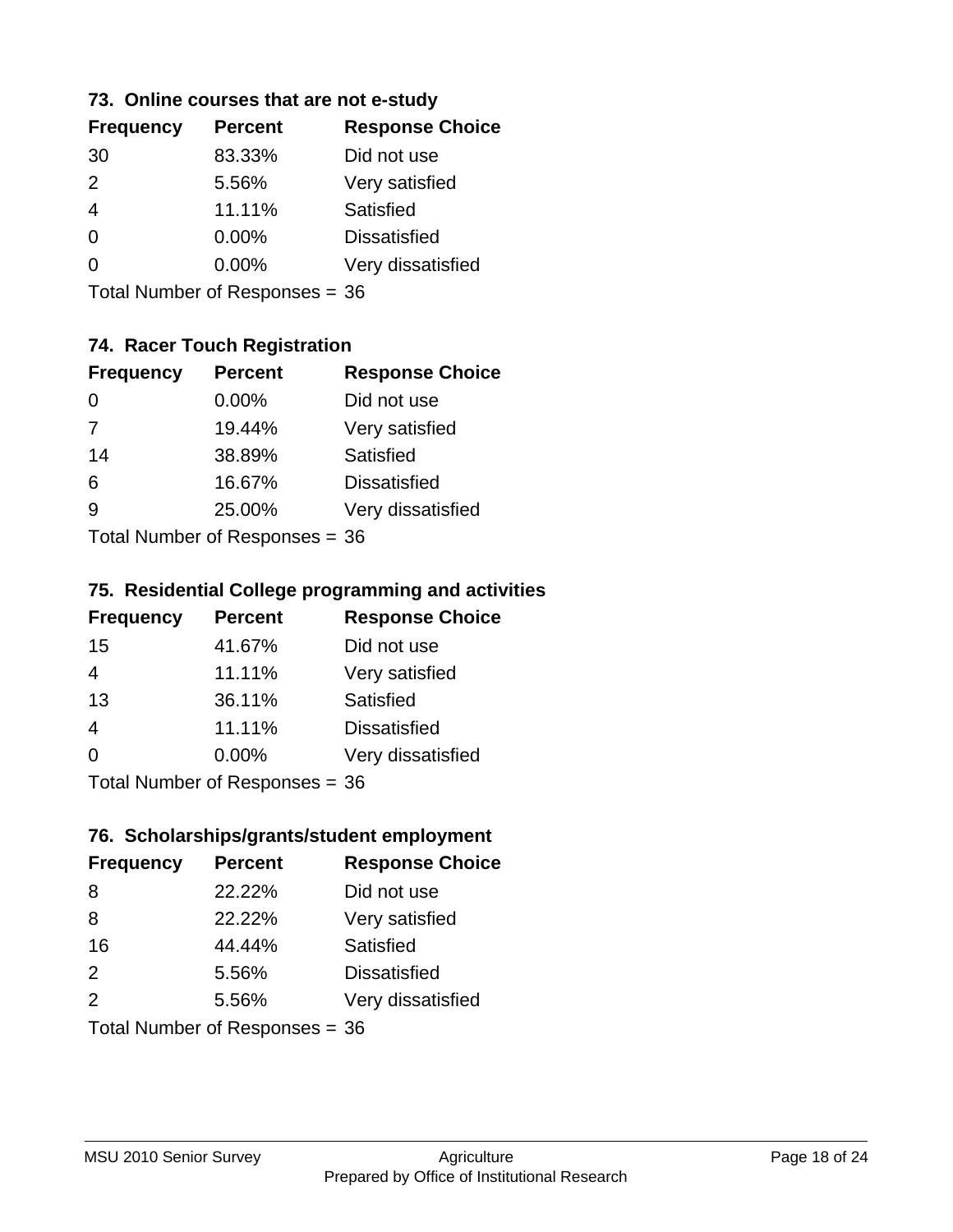#### **77. Security Services**

| <b>Frequency</b> | <b>Percent</b> | <b>Response Choice</b> |
|------------------|----------------|------------------------|
| -21              | 58.33%         | Did not use            |
|                  | 2.78%          | Very satisfied         |
| 14               | 38.89%         | Satisfied              |
| 0                | $0.00\%$       | <b>Dissatisfied</b>    |
| ∩                | $0.00\%$       | Very dissatisfied      |
|                  |                |                        |

Total Number of Responses = 36

# **78. Services for non-traditional students**

| <b>Frequency</b>          | <b>Percent</b> | <b>Response Choice</b> |
|---------------------------|----------------|------------------------|
| 36                        | 100.00%        | Did not use            |
| $\Omega$                  | 0.00%          | Very satisfied         |
| $\Omega$                  | 0.00%          | <b>Satisfied</b>       |
| $\Omega$                  | 0.00%          | <b>Dissatisfied</b>    |
| $\Omega$                  | 0.00%          | Very dissatisfied      |
| Total Number of Desponses |                |                        |

Total Number of Responses = 36

#### **79. Student Support Services (Trio)**

| <b>Frequency</b> | <b>Percent</b>                  | <b>Response Choice</b> |
|------------------|---------------------------------|------------------------|
| 35               | 97.22%                          | Did not use            |
| $\mathbf 1$      | 2.78%                           | Very satisfied         |
| $\Omega$         | 0.00%                           | Satisfied              |
| $\Omega$         | 0.00%                           | <b>Dissatisfied</b>    |
| $\Omega$         | 0.00%                           | Very dissatisfied      |
|                  | $Total Number of Denonose = 26$ |                        |

Total Number of Responses = 36

# **80. Student PIN System**

| <b>Frequency</b>               | <b>Percent</b> | <b>Response Choice</b> |
|--------------------------------|----------------|------------------------|
| 0                              | $0.00\%$       | Did not use            |
| 10                             | 27.78%         | Very satisfied         |
| 18                             | 50.00%         | Satisfied              |
| 5                              | 13.89%         | <b>Dissatisfied</b>    |
| 3                              | 8.33%          | Very dissatisfied      |
| Total Number of Responses = 36 |                |                        |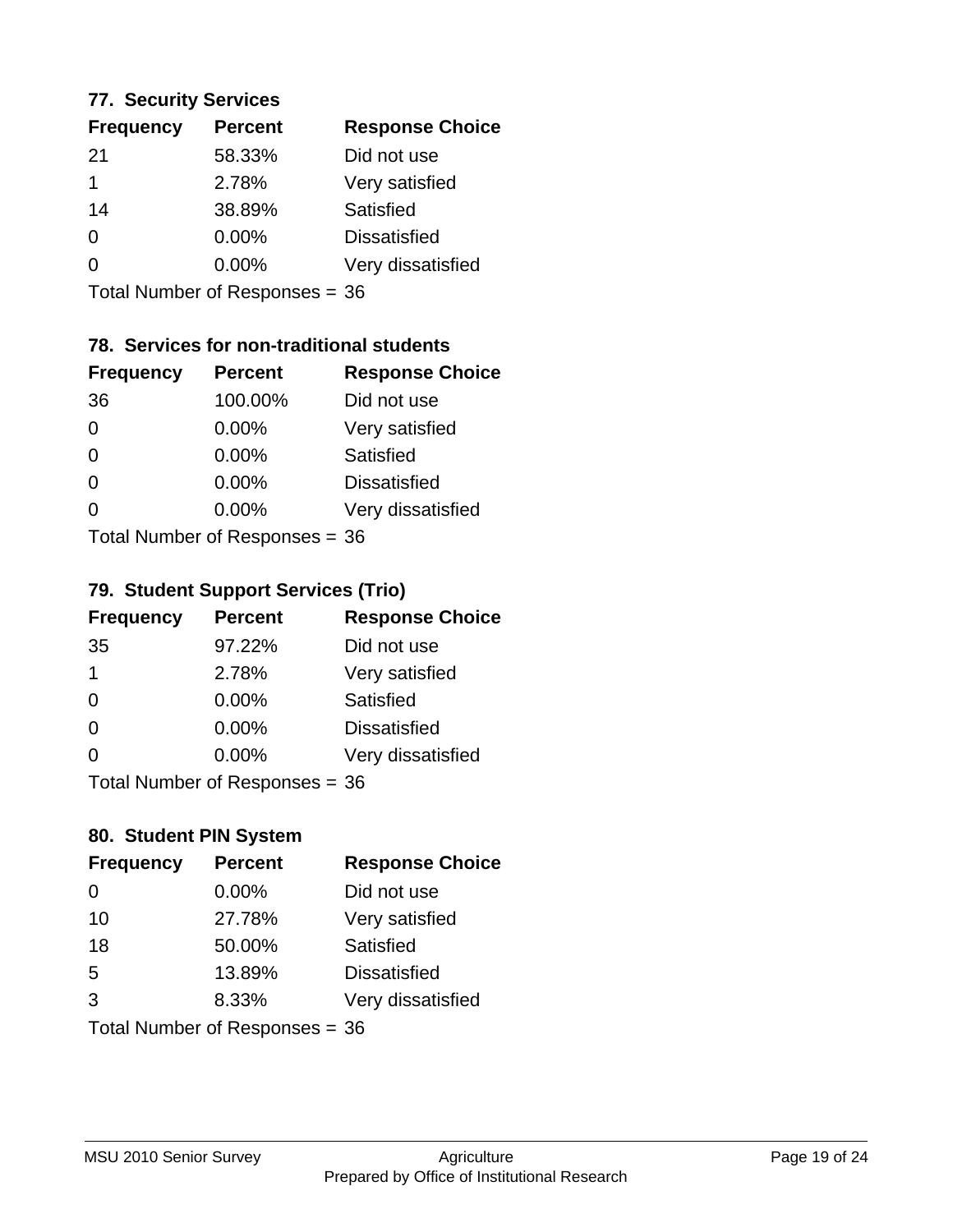### **81. Student Records/Transcript Services**

| <b>Percent</b> | <b>Response Choice</b> |
|----------------|------------------------|
| 13.89%         | Did not use            |
| 22.22%         | Very satisfied         |
| 52.78%         | Satisfied              |
| 8.33%          | <b>Dissatisfied</b>    |
| 2.78%          | Very dissatisfied      |
|                |                        |

Total Number of Responses = 36

# **82. Computer and Internet access for study and research needs**

| <b>Frequency</b>                       | <b>Percent</b> | <b>Response Choice</b> |  |
|----------------------------------------|----------------|------------------------|--|
| 4                                      | 11.11%         | Did not use            |  |
| 12                                     | 33.33%         | Very satisfied         |  |
| 17                                     | 47.22%         | Satisfied              |  |
| 2                                      | 5.56%          | <b>Dissatisfied</b>    |  |
| $\overline{1}$                         | 2.78%          | Very dissatisfied      |  |
| $\tau$ . $\tau$ . In the set of $\tau$ |                |                        |  |

Total Number of Responses = 36

#### **83. Women's Center**

| <b>Frequency</b>          | <b>Percent</b> | <b>Response Choice</b> |
|---------------------------|----------------|------------------------|
| 35                        | 97.22%         | Did not use            |
| $\Omega$                  | 0.00%          | Very satisfied         |
| $\overline{\mathbf{1}}$   | 2.78%          | <b>Satisfied</b>       |
| $\Omega$                  | $0.00\%$       | <b>Dissatisfied</b>    |
| $\Omega$                  | 0.00%          | Very dissatisfied      |
| Total Number of Desponses |                |                        |

Total Number of Responses = 36

### **84. To what extent did you participate in Residential College activities?**

| <b>Frequency</b> | <b>Percent</b>                  | <b>Response Choice</b> |  |
|------------------|---------------------------------|------------------------|--|
| 17               | 47.22%                          | Did not participate    |  |
| 3                | 8.33%                           | Frequently             |  |
| 11               | 30.56%                          | Occasionally           |  |
| .5               | 13.89%                          | Seldom                 |  |
|                  | $Total Number of Denonose = 26$ |                        |  |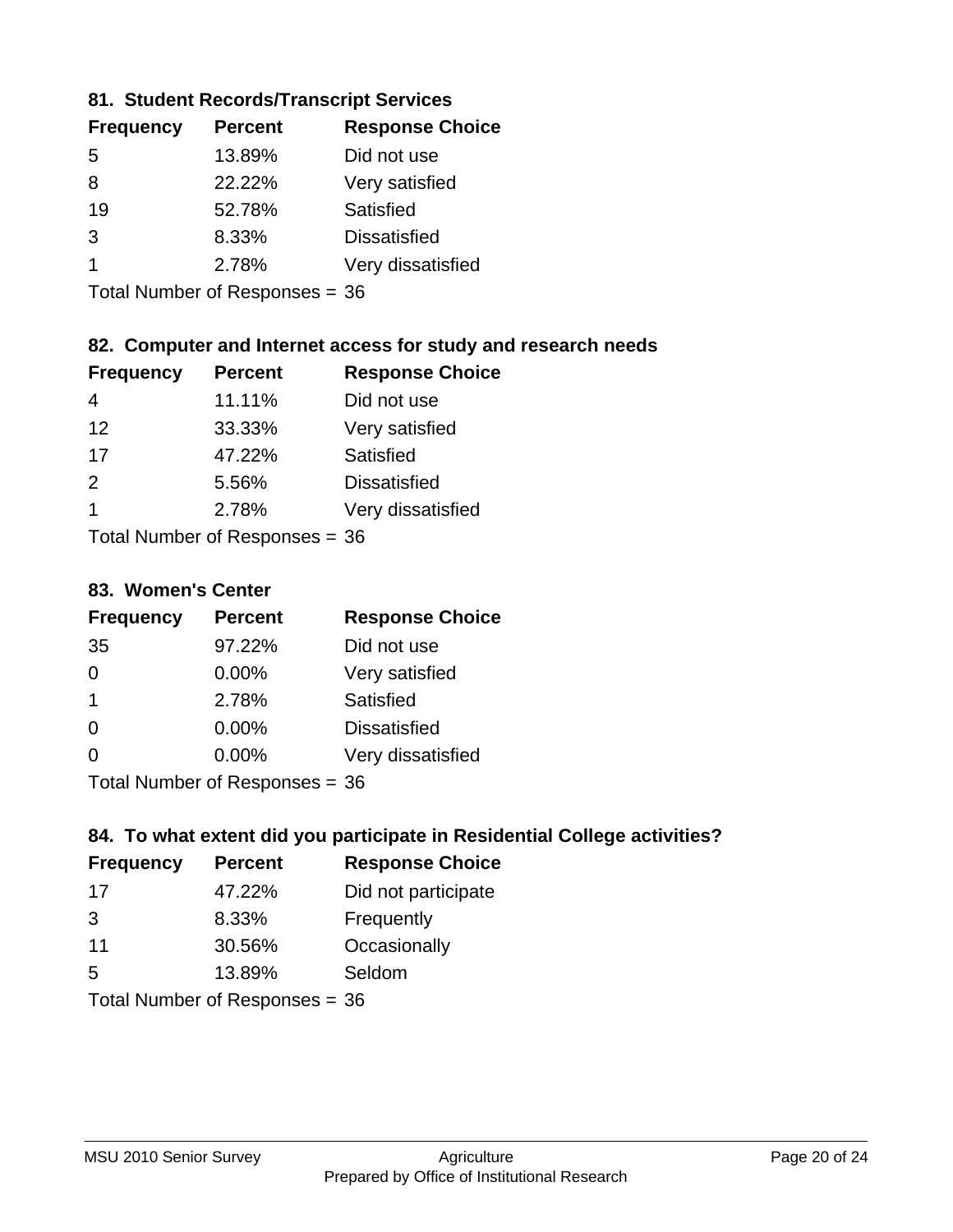| <b>Frequency</b> | <b>Percent</b> | <b>Response Choice</b>                 |
|------------------|----------------|----------------------------------------|
| 11               | 30.56%         | Not familiar with Residential Colleges |
| -5               | 13.89%         | Very positive                          |
| 17               | 47.22%         | Positive                               |
| $\overline{2}$   | 5.56%          | <b>Negative</b>                        |
|                  | 2.78%          | Very negative                          |
|                  |                |                                        |

**85. Which phrase best describes your opinion of Residential Colleges?**

Total Number of Responses = 36

#### **Questions 86-95**

**University Graduate." Please indicate how effective your MSU experience was in The University has formulated ten desired "Characteristics of the Murray State enhancing your abilities in each area.**

**86. Engage in mature, independent and creative thought and express that thought effectively in oral and written communication;**

| <b>Frequency</b> | <b>Percent</b> | <b>Response Choice</b> |
|------------------|----------------|------------------------|
| 8                | 22.22%         | Very effective         |
| 25               | 69.44%         | Effective              |
| $\mathcal{B}$    | 8.33%          | Ineffective            |
| $\Omega$         | $0.00\%$       | Very ineffective       |
|                  |                |                        |

Total Number of Responses = 36

**87. Understand and apply the critical and scientific methodologies that** 

**academic disciplines employ to discover knowledge and ascertain its validity;**

| <b>Frequency</b> | <b>Percent</b>            | <b>Response Choice</b> |
|------------------|---------------------------|------------------------|
| 2                | 5.56%                     | Very effective         |
| 28               | 77.78%                    | Effective              |
| 6                | 16.67%                    | Ineffective            |
| $\Omega$         | 0.00%                     | Very ineffective       |
|                  | Total Number of Deepersee |                        |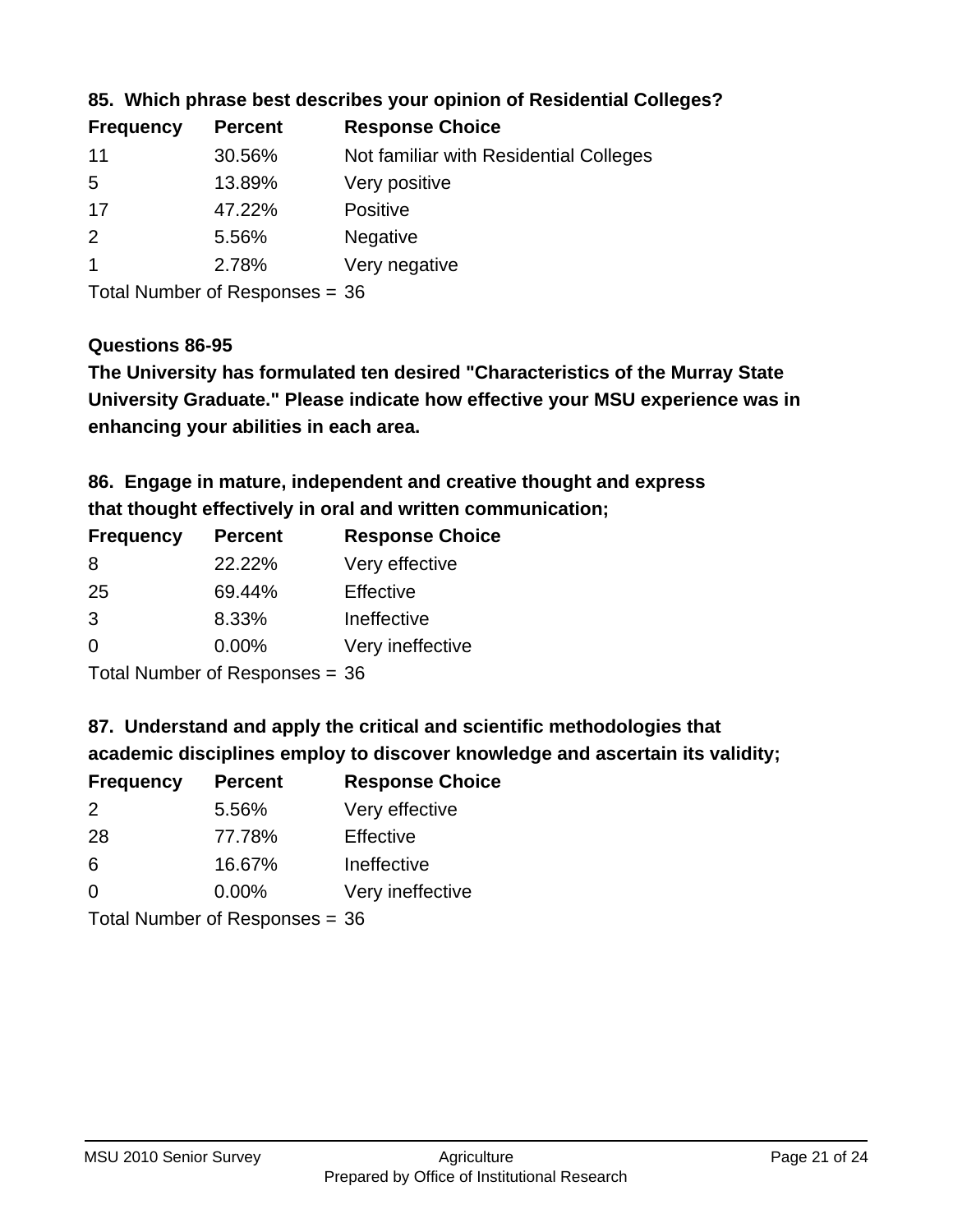# **88. Apply sound standards of information gathering, analysis and evaluation to reach logical decisions;**

| <b>Frequency</b> | <b>Percent</b> | <b>Response Choice</b> |
|------------------|----------------|------------------------|
| 5                | 13.89%         | Very effective         |
| 27               | 75.00%         | Effective              |
| $\overline{4}$   | 11.11%         | Ineffective            |
| $\Omega$         | $0.00\%$       | Very ineffective       |
|                  |                |                        |

Total Number of Responses = 36

# **89. Understand the roles and applications of science and technology in the solution of the problems of a changing world;**

| <b>Frequency</b>                        | <b>Percent</b> | <b>Response Choice</b> |
|-----------------------------------------|----------------|------------------------|
| 5                                       | 13.89%         | Very effective         |
| 27                                      | 75.00%         | Effective              |
| 4                                       | 11.11%         | Ineffective            |
| $\Omega$                                | 0.00%          | Very ineffective       |
| $T$ at all Message and $D$ are a second |                |                        |

Total Number of Responses = 36

# **90. Demonstrate a critical understanding of the world's historical, literary, philosophical, and artistic traditions;**

| <b>Frequency</b> | <b>Percent</b>             | <b>Response Choice</b> |
|------------------|----------------------------|------------------------|
| 3                | 8.33%                      | Very effective         |
| 24               | 66.67%                     | Effective              |
| 9                | 25.00%                     | Ineffective            |
| $\Omega$         | 0.00%                      | Very ineffective       |
|                  | Total Number of Desperance |                        |

Total Number of Responses = 36

# **91. Understand the dynamics of cultural diversity, of competing economic and political systems, and of complex moral and ethical issues;**

| <b>Frequency</b> | <b>Percent</b>                 | <b>Response Choice</b> |
|------------------|--------------------------------|------------------------|
| 5                | 13.89%                         | Very effective         |
| 28               | 77.78%                         | Effective              |
| 3                | 8.33%                          | Ineffective            |
| $\Omega$         | 0.00%                          | Very ineffective       |
|                  | Total Number of Responses = 36 |                        |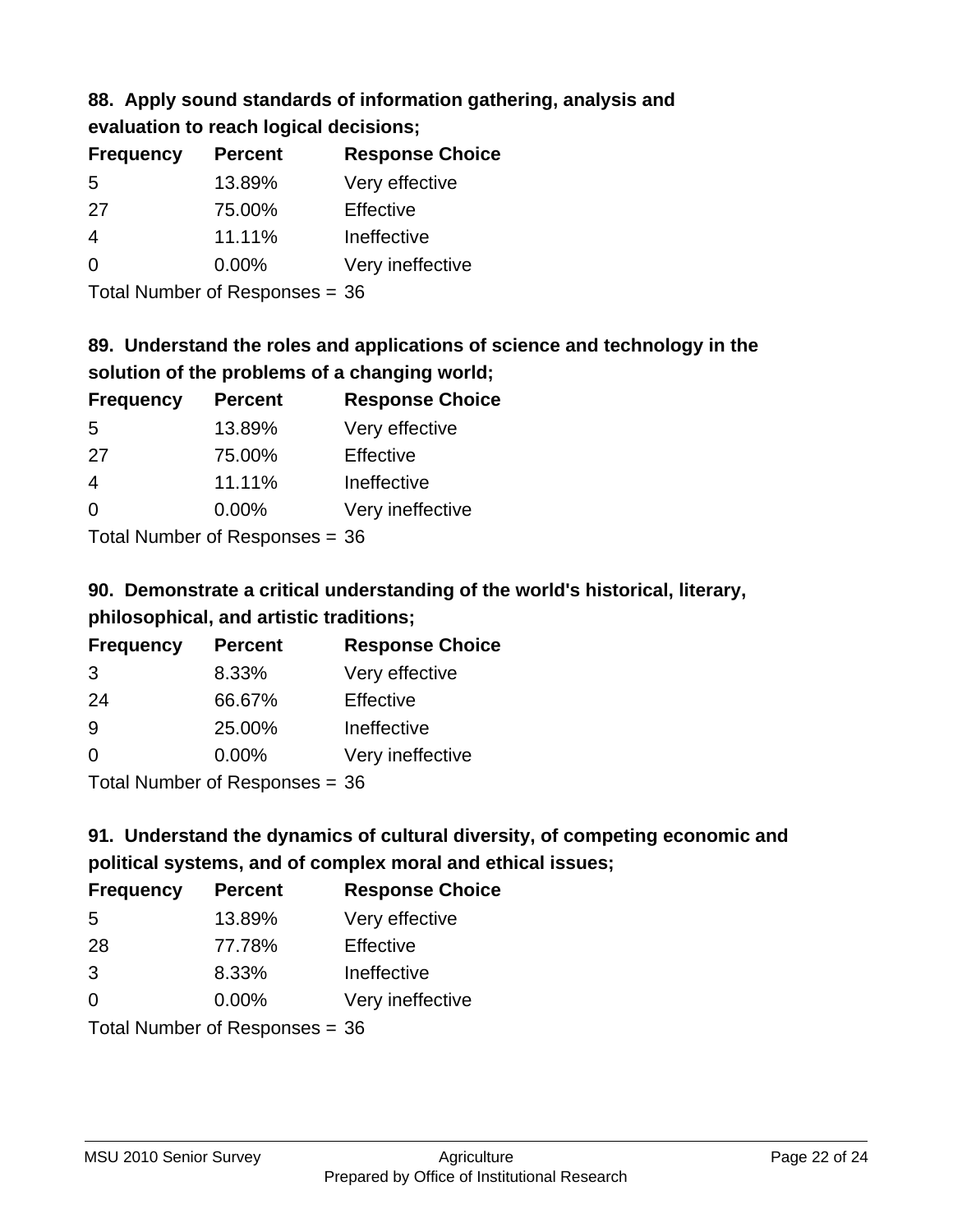# **92. Understand the nature of and engage in ethical behavior and**

**responsible citizenship;**

| <b>Frequency</b> | <b>Percent</b> | <b>Response Choice</b> |
|------------------|----------------|------------------------|
| .5               | 13.89%         | Very effective         |
| 28               | 77.78%         | Effective              |
| 3                | 8.33%          | Ineffective            |
| ∩                | $0.00\%$       | Very ineffective       |
|                  |                |                        |

Total Number of Responses = 36

# **93. Understand the importance of the behaviors necessary to maintain a healthy lifestyle;**

| <b>Frequency</b> | <b>Percent</b>             | <b>Response Choice</b> |
|------------------|----------------------------|------------------------|
| .5               | 13.89%                     | Very effective         |
| 24               | 66.67%                     | Effective              |
| 6                | 16.67%                     | Ineffective            |
| -1               | 2.78%                      | Very ineffective       |
|                  | Total Number of Desperance |                        |

Total Number of Responses = 36

# **94. Demonstrate mastery of a chosen field of study; and**

| <b>Frequency</b> | <b>Percent</b> | <b>Response Choice</b> |
|------------------|----------------|------------------------|
| 7                | 19.44%         | Very effective         |
| 28               | 77.78%         | Effective              |
|                  | 2.78%          | Ineffective            |
| $\Omega$         | 0.00%          | Very ineffective       |
|                  |                |                        |

Total Number of Responses = 36

# **95. Value intellectual pursuit and continuous learning in a changing world.**

| <b>Frequency</b> | <b>Percent</b>                                                                                                          | <b>Response Choice</b> |
|------------------|-------------------------------------------------------------------------------------------------------------------------|------------------------|
| 6                | 17.14%                                                                                                                  | Very effective         |
| 26               | 74.29%                                                                                                                  | Effective              |
| 2                | 5.71%                                                                                                                   | Ineffective            |
| -1               | 2.86%                                                                                                                   | Very ineffective       |
|                  | $\tau$ . $\tau$ . In the set of $\tau$ , $\tau$ , $\tau$ , $\tau$ , $\tau$ , $\tau$ , $\tau$ , $\tau$ , $\tau$ , $\tau$ |                        |